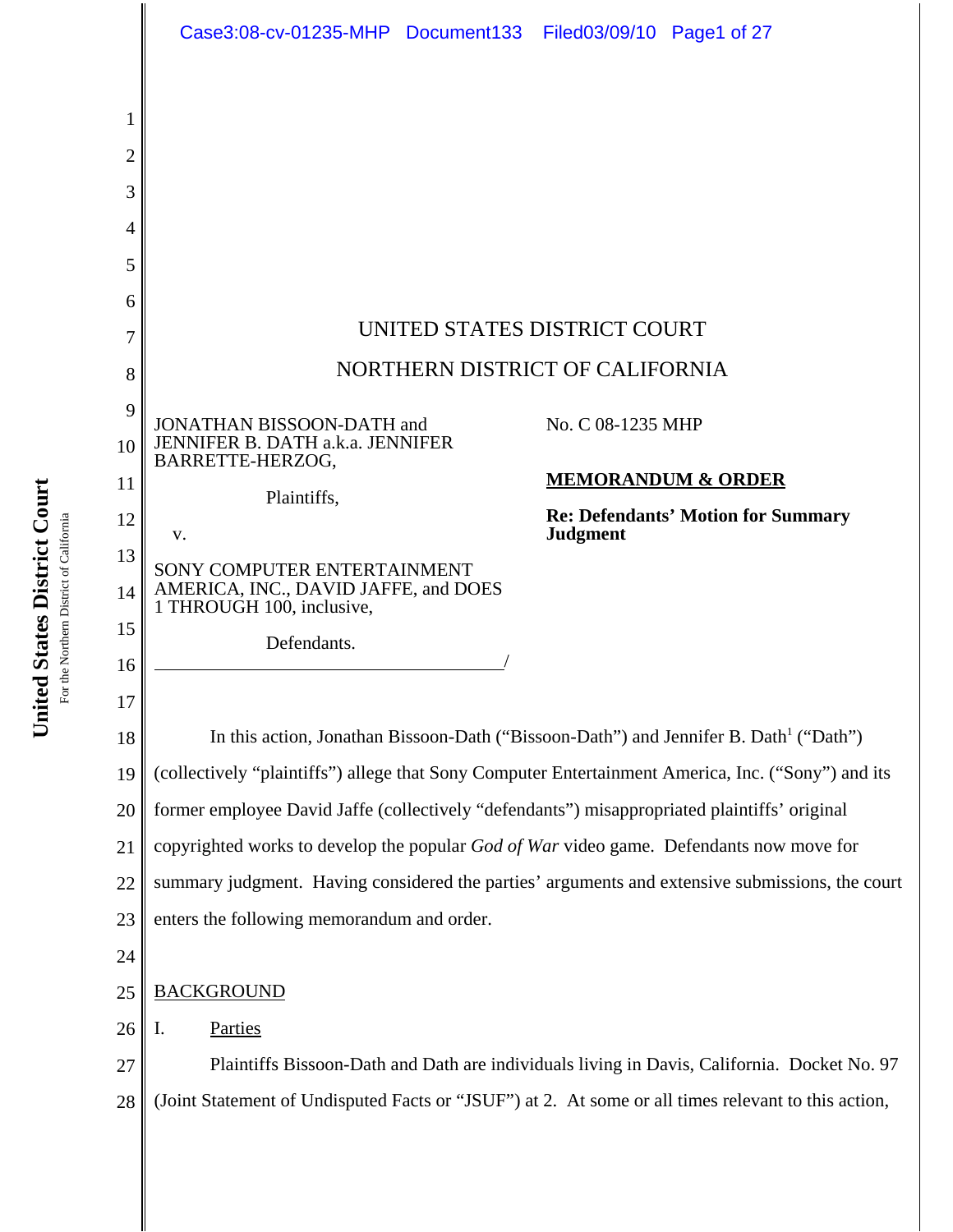#### Case3:08-cv-01235-MHP Document133 Filed03/09/10 Page2 of 27

Dath acted as an agent for Bissoon-Dath. Docket No. 84 (Bissoon-Dath Dec.)  $\P$  22-24. Defendant Sony is a corporation headquartered in Foster City, California, which distributes PlayStation 2 and PlayStation Portable ("PSP") video game consoles and related games. JSUF at 2; Docket No. 1 (Complaint) ¶¶ 6-8. Defendant Jaffe was at all times relevant to this action an employee of Sony. He was the lead designer of the *God of War* video game, which Sony commercially launched in March 2005.<sup>2</sup> Docket No. 35 (Jaffe Dec.) ¶ 3-4; Docket No. 33 (Becker Dec.) ¶ 5.

II. Plaintiffs' Works

1

2

3

4

5

6

7

11

14

28

8 9 10 12 13 15 Plaintiffs allege defendants infringed their copyrights to one or more of five specific works. These include two treatments, "Theseus: A Screenplay Treatment" ("Theseus") and "The Adventures of Owen" ("Owen"), and two screenplays, "Olympiad Version A" ("Olympiad A") and "Olympiad" ("Olympiad"). Bissoon-Dath Dec. ¶ 10. "Owen" included an original illustrated map of the "Island at the Edge of the Living World" ("the map"), which was created by Dath with input from Bissoon-Dath in February or March 2002. *Id.* ¶ 21; Docket No. 85 (Dath Dec.) ¶ 21. The five works, including the map, are collectively referred to herein as "plaintiffs' works." Plaintiffs began distributing the works in January or February 2002. Bissoon-Dath Dec. ¶¶ 20-22 & 24.

16 17 18 19 20 21 22 23 24 25 26 27 With certain variations, each of plaintiffs' works tells a similar story. The works open with a Spartan attack on Athens led by the Spartan co-king and/or general Gaylon and the Spartan colonel Balzak. Docket No. 44 (Oliver Moving Dec.), Exh. D ("Owen") at 6; *id.*, Exh. E ("Theseus") at 5; *id.*, Exh. F ("Olympiad") at 4; *id.*, Exh. G ("Olympiad A") at 5. It is later revealed that the Spartan kings are loyal to the god Ares. *See* Olympiad at 50 (The Spartan solders "must only obey one cause . . . the honor and glory of following their kings in the service of Ares."); *id.* at 86 (The Spartan kings "get the soldiers to do whatever they want by brainwashing them into believing that the war god, Ares, is the one true god."); *see also* Olympiad A at 52; Owen at 7; Theseus at 23. As the temporarily beaten Spartan army retreats from Athens, the gods gather and discuss the situation, with Zeus and Athena expressing distaste for the state of war in Greece. Olympiad at 12-13; Olympiad A at 13; Owen at 7; Theseus at 9. In order to restore peace, Zeus decides to order all Greece to declare a truce and participate in an Olympiad. Olympiad at 13; Olympiad A at 14; Owen

United States District Court **United States District Court** For the Northern District of California For the Northern District of California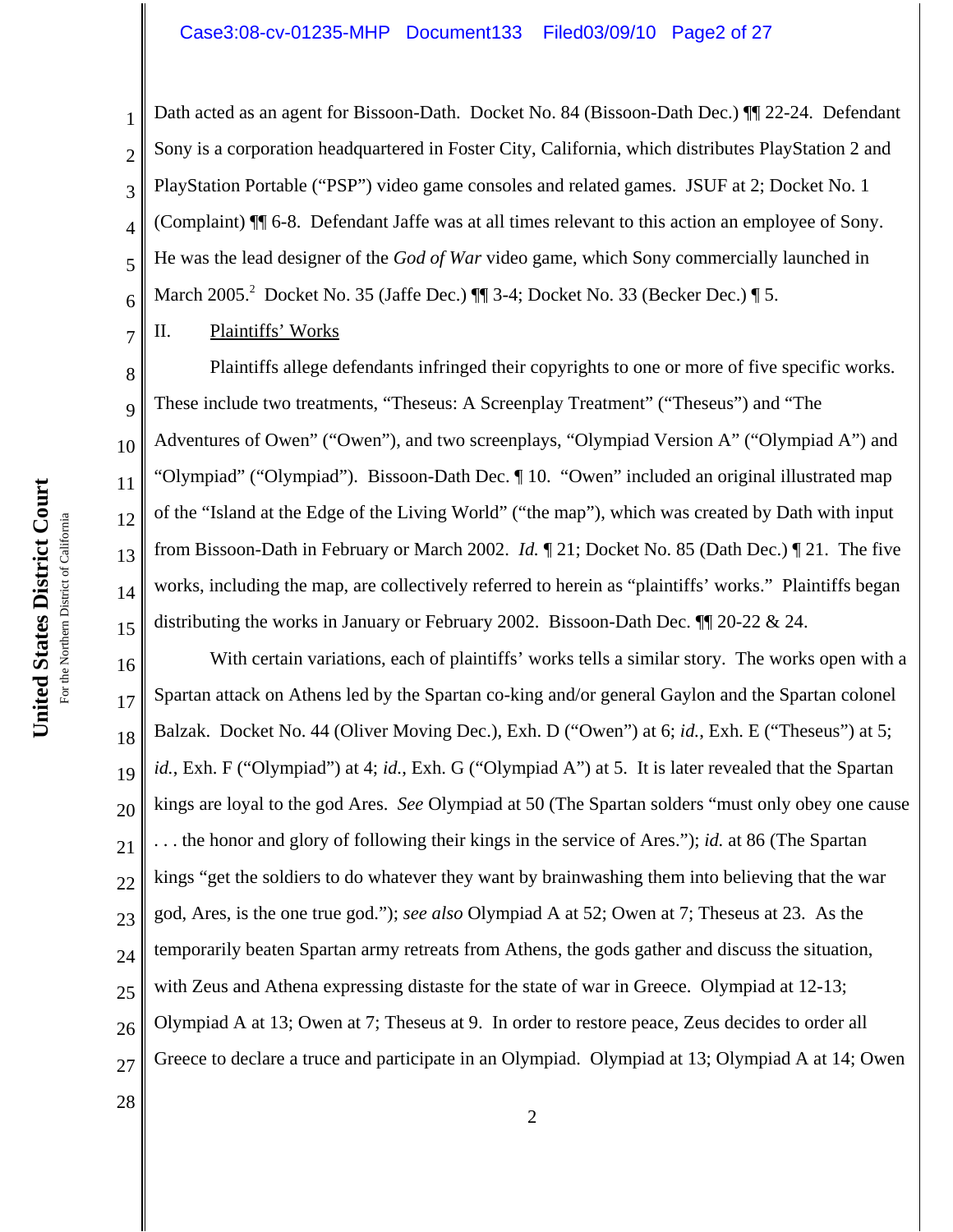#### Case3:08-cv-01235-MHP Document133 Filed03/09/10 Page3 of 27

at 7; Theseus at 9. When Ares and Apollo (and Hermes, in three of the works) object to the plan, the gods agree that Zeus will instead choose a mortal whose quest will be to convince Athens and Sparta to declare a truce. Olympiad at 14-15, 19; Olympiad A at 14-17; Owen at 7; Theseus at 9.

4 5 6 7 8 9 10 11 12 13 14 15 16 17 18 19 20 21 22 23 24 25 The champion is informed of the quest by a magical nymph before being sent to Athens and then sent forth by the Athenian Council to perform a series of tasks culminating in the truce and the Olympic Games. Olympiad at 19, 35; Olympiad A at 20-21, 37; Owen at 8, 9; Theseus at 10, 13. During his quest, the champion must capture the Nemean Lion, rescue a hostage from the Amazons, rescue a hostage held by Hades in the underworld (in "Owen" and "Theseus" only) and convince Sparta to participate in the truce. Olympiad at 36, 44, 50; Olympiad A at 38, 46, 52; Owen at 10, 12; Theseus at 13, 16, 19. A truce is eventually declared and the Olympic Games are held in Sparta. Olympiad at 57; Olympiad A at 59; Owen at 13; Theseus at 21. While the games are in progress, Sparta secretly attacks Athens. Olympiad at 81; Olympiad A at 83; Owen at 16; Theseus at 19-20. In the end, the protagonist is crowned the Olympic champion, the Spartan co-kings (or General and Dictator, in "Owen" and "Theseus") are removed from power, and the sneak attack on Athens is thwarted. Olympiad at 102, 104; Olympiad A at 104, 106; Owen at 19; Theseus at 41-43. In "Owen," Zeus orders the Spartans to adopt democracy and lift the siege of Athens. Owen at 19. In "Theseus," the Spartan royal guard champion, tired of the sacrifice of justice and freedom in service to Ares, first seizes the Spartan Dictator and then convinces the Spartan army to withdraw from Athens. Theseus at 42-43. In "Olympiad" and "Olympiad A," the stadium crowd overwhelms the Spartans and "an army of the united people of Greece" liberates Athens. Olympiad at 104; Olympiad A at 106. Peace and democracy then reign over Greece. *See* Olympiad at 104 ("Sparta, never again, threatened [sic] the rest of Greece, which enjoyed the longest period of peace and prosperity in its history, as city after city adopted the Athenian political system called . . . democracy.") (ellipsis in original); *see also* Olympiad A at 106; Owen at 20; Theseus at 43. III. Defendants' *God of War* Video Game

26 27 *God of War* is a multi-hour video game. JSUF at 3. Sony released *God of War* in March 2005. *Id.* The game is rated "M" for a "MATURE 17+" audience. *Id.* at 5.

United States District Court **United States District Court** For the Northern District of California For the Northern District of California

28

1

2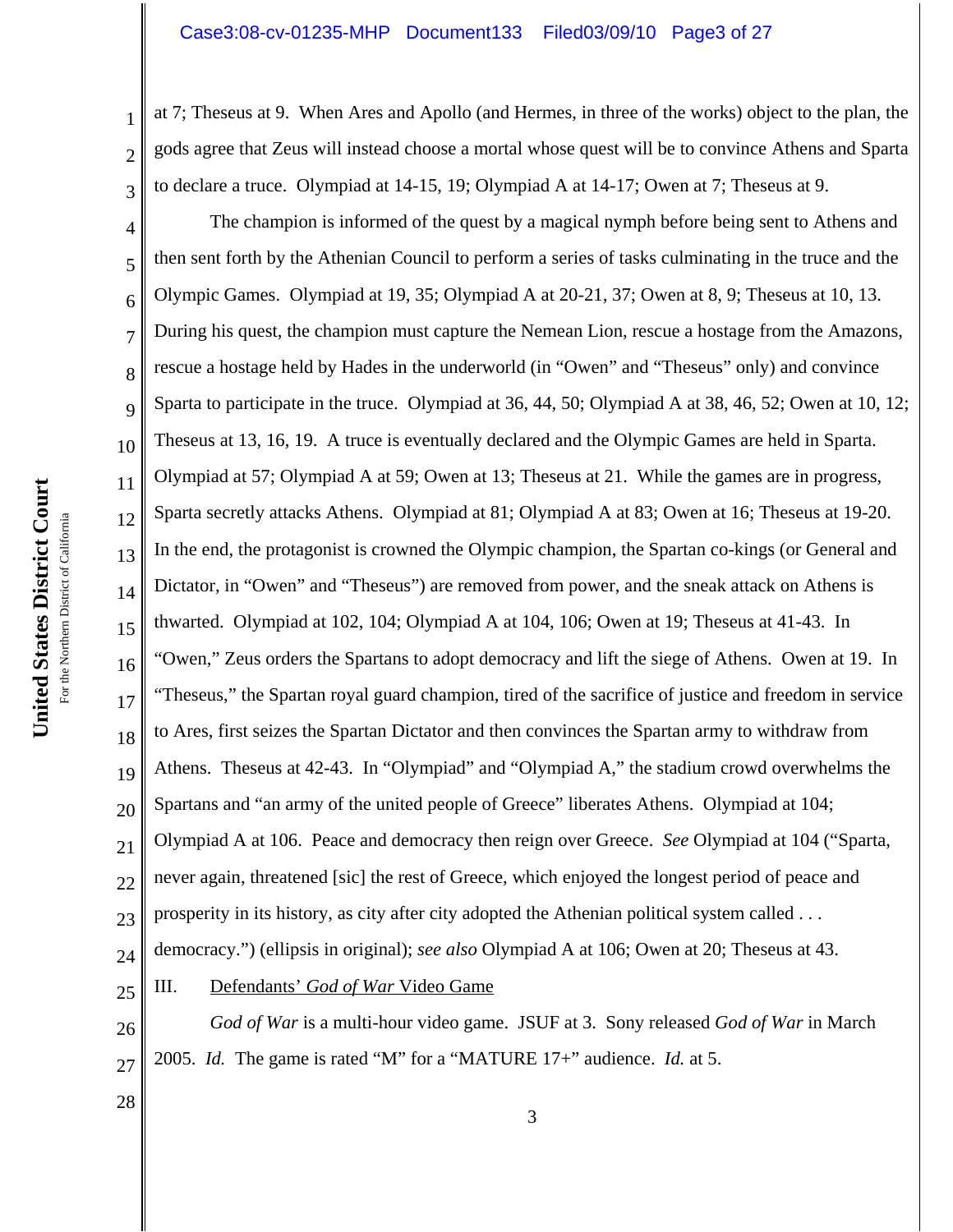#### Case3:08-cv-01235-MHP Document133 Filed03/09/10 Page4 of 27

1 2 3 4 5 6 7 8 9 10 11 12 13 14 15 In the game, also set in ancient Greece, the warrior Kratos fights myriad human and mythical opponents and ultimately replaces Ares as the god of war. Oliver Moving Dec., Exh. W (Merged Script) at  $45<sup>3</sup>$  In a series of flashbacks, the player learns that Kratos was once a captain in the Spartan military but rose to command an entire army. *Id.* at 15. With his army almost annihilated and a barbarian king about to kill him, Kratos offered his life to Ares in exchange for the destruction of his enemies. *Id.* at 22-23. Thereafter, Kratos led armies in conquest, serving Ares as "a beast, his humanity robbed," until Ares tricked Kratos into killing and burning his own wife and child. *Id.* at 29, 31. Kratos then rejected Ares and began serving other gods, hoping they would relieve his nightmares of his family's murder. *Id.* at 4. The action of *God of War* game-play begins with Kratos awakening from a nightmare and imploring a statue of Athena to relieve his nightmares. *Id.* Speaking through the statue, Athena offers divine forgiveness to Kratos if he kills Ares. *Id.* The game manual includes a gathering-of-the-gods scene that explains Athena's request: Zeus, Athena and Ares are gathered to discuss Kratos, and Athena complains that Ares is preparing forces to attack Athens. Jaffe Dec., Exh. E (Game Manual) at 3. This scene does not appear in the game itself.

16 17 18 19 20 21 22 23 24 25 26 27 Having accepted Athena's offer, Kratos travels to Athens and finds that Ares is attacking the city with an army of mythical beasts including Minotaurs and Zombies. *Id.* at 6-7. The Oracle in Athens tells Kratos he must find Pandora's Box, the only weapon capable of killing Ares. *Id.* at 16. At the edge of the Desert of Lost Souls, a statue of Athena informs Kratos that he must cross the desert, following and then killing four Sirens to do so, and find a Titan crawling around the desert with the Temple of Pandora chained to his back. *Id.* at 17-18. Liberally extinguishing his adversaries with his "Blades of Chaos," Kratos quests to find Pandora's Box. He locates it and is dragging it out of the temple when Ares, still attacking Athens but aware of Kratos' achievement, launches a column that impales Kratos*. Id.* at 32-33. Kratos dies and begins to fall to the underworld, but he scrambles onto the stairway leading into Hades and crawls back to life through a grave near Athens. *Id.* at 35-36. There he recovers Pandora's Box from Ares, opens the lid and becomes a giant, and defeats Ares in battle. *Id.* at 38, 42. Later, Kratos attempts suicide by jumping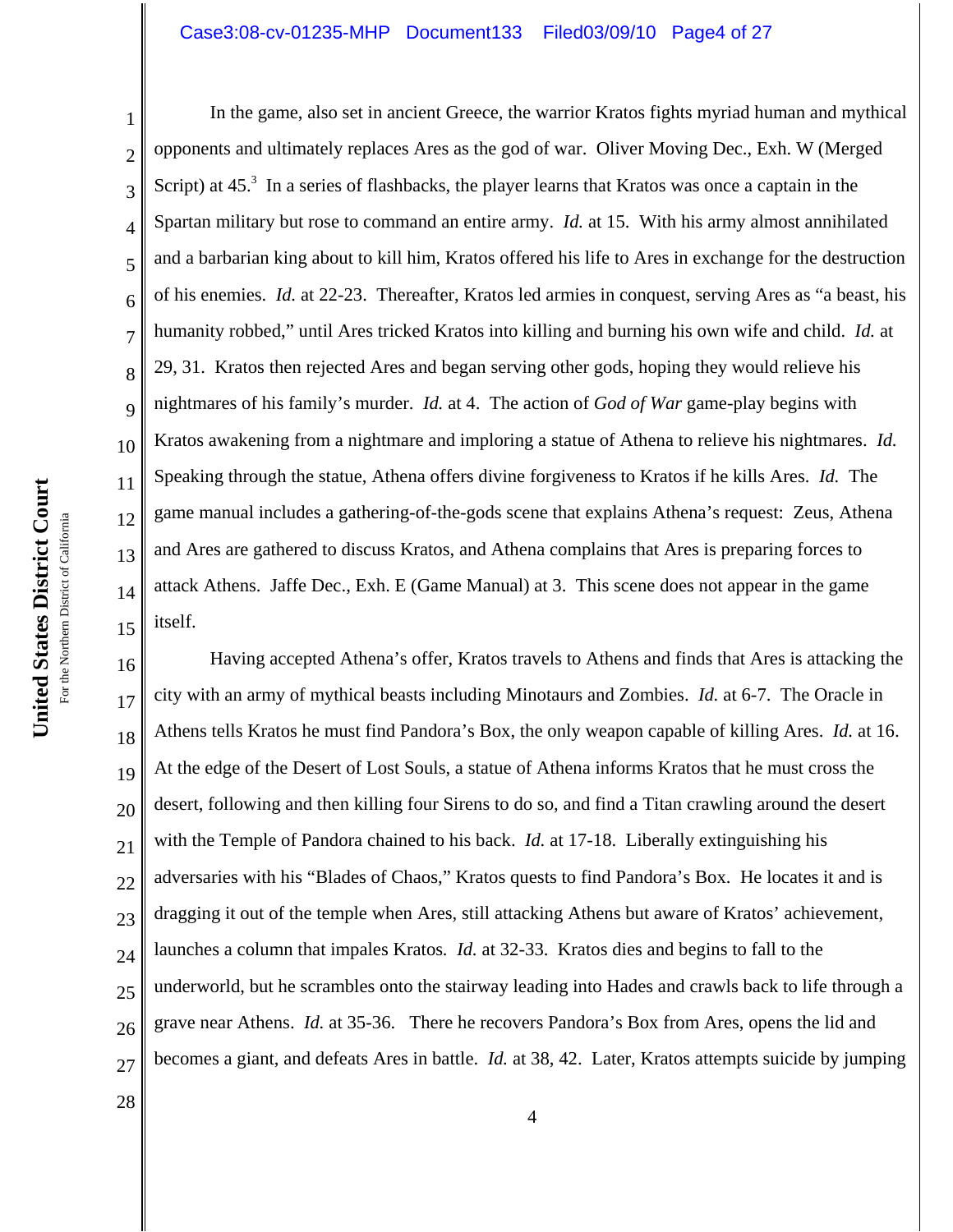off a cliff into the sea because the gods, despite forgiving him for murdering his family, did not relieve his nightmares. *Id.* at 43-44. He is then lifted from the sea and directed up a flight of stairs to assume the now-vacant throne of the god of war, from whence he oversees various modern wars, including World War II and the Vietnam war. *Id.* at 44-45. Bonus scenes reveal that Kratos is actually the son of Zeus and a mortal woman who moved to Sparta when driven out of her village, that Kratos had a weaker brother who died when turned out by the Spartans, and that the ruins of Pandora's Temple were discovered in modern times. *Id.* at 48-49, 50.

IV. Procedural History

1

2

3

4

5

6

7

8

12

13

28

9 10 11 Plaintiffs initiated this action in February 2008. The parties stipulated to a number of continuances to pursue alternative dispute resolution. The parties did not reach a settlement, and defendants thereafter filed the instant motion for summary judgment.

# LEGAL STANDARD

14 15 16 17 18 19 20 21 22 23 24 25 Summary judgment may be granted only when, drawing all inferences and resolving all doubts in favor of the non-moving party, there are no genuine issues of material fact and the moving party is entitled to judgment as a matter of law. Fed. R. Civ. P. 56(c); *see generally Anderson v. Liberty Lobby, Inc.*, 477 U.S. 242, 247-255 (1986). A fact is "material" if it may affect the outcome of the proceedings, and an issue of material fact is "genuine" if the evidence is such that a reasonable jury could return a verdict for the non-moving party. *Id.* at 248. The court may not make credibility determinations. *Id.* at 255. The moving party bears the burden of identifying those portions of the pleadings, discovery and affidavits that demonstrate the absence of a genuine issue of material fact. *Celotex Corp. v. Catrett*, 477 U.S. 317, 323 (1986). Once the moving party meets its initial burden, the non-moving party must go beyond the pleadings and, by its own affidavits or discovery, set forth specific facts showing that there is a genuine issue for trial. Fed R. Civ. P. 56(e); *see Anderson*, 477 U.S. at 250.

26 27 "Although summary judgment is not highly favored on questions of substantial similarity in copyright cases, summary judgment is appropriate if the court can conclude, after viewing the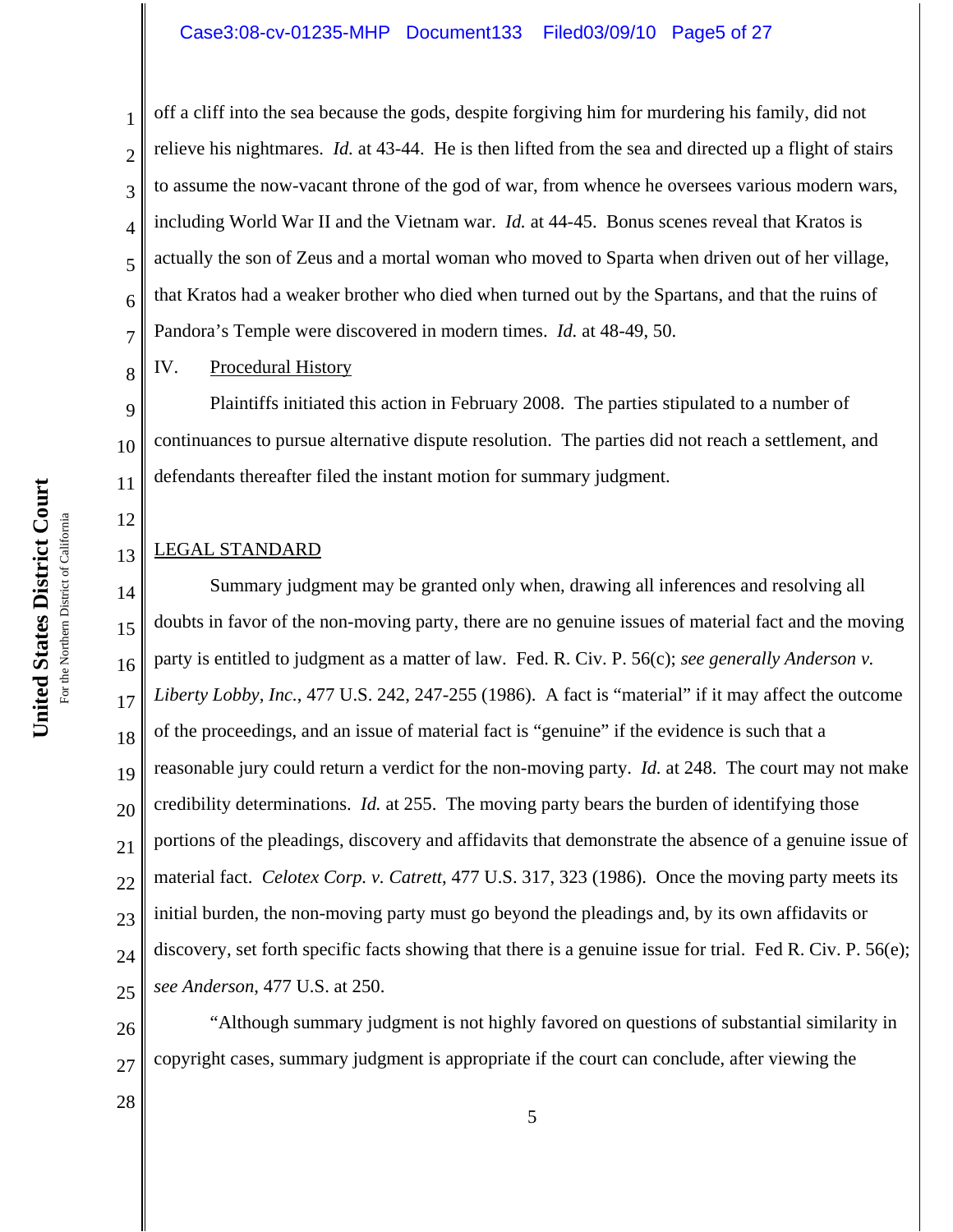#### Case3:08-cv-01235-MHP Document133 Filed03/09/10 Page6 of 27

evidence and drawing inferences in a manner most favorable to the non-moving party, that no reasonable juror could find substantial similarity of ideas and expression." *Shaw v. Lindheim*, 919 F.2d 1353, 1355 (9th Cir. 1990) (quoting *Narell v. Freeman*, 872 F.2d 907, 909-10 (9th Cir. 1989)). "Where reasonable minds could differ on the issue of substantial similarity, however, summary judgment is improper." *Id.* (citations omitted). The Ninth Circuit "ha[s] frequently affirmed summary judgment in favor of copyright defendants on the issue of substantial similarity." *Funky Films, Inc. v. Time Warner Entm't Co., L.P.*, 462 F.3d 1072, 1077 (9th Cir. 2006) (citations omitted).

#### 10 DISCUSSION

1

2

3

4

5

6

7

8

9

28

11 12 13 14 15 16 17 18 19 20 21 Plaintiffs have advanced claims for copyright infringement, contributory copyright infringement and unfair business practices in violation of section 17200 of the California Business and Professions Code. The allegations of copyright infringement form the basis for the latter two claims. Under the Copyright Act, as amended in 1976, "copyright protection subsists . . . in original works of authorship fixed in any tangible medium of expression . . . from which they can be perceived, reproduced, or otherwise communicated . . . ." 17 U.S.C. § 102(a). To prevail on a claim of copyright infringement, a plaintiff must show that (1) he or she owns a valid copyright in the work in question and (2) that the defendant copied protected elements of that work. *Cavalier v. Random House*, 297 F.3d 815, 822 (9th Cir. 2002). Defendants do not dispute that plaintiffs' works are original works of authorship for purposes of the Copyright Act or that plaintiffs own a valid copyright in those works.

22 23 24 25 26 27 A plaintiff may establish copying either (1) by presenting direct evidence of copying or (2) by showing that the defendant had access to the work and that the works at issue are substantially similar. *Id.* Plaintiffs have not presented direct evidence of copying and so seek to establish copying with a showing of access and substantial similarity. Access may be established by showing that the defendant had a reasonable possibility to view the plaintiff's work. *Three Boys Music Corp. v. Bolton*, 212 F.3d 477, 482 (9th Cir. 2000). Such a possibility can arise either where there has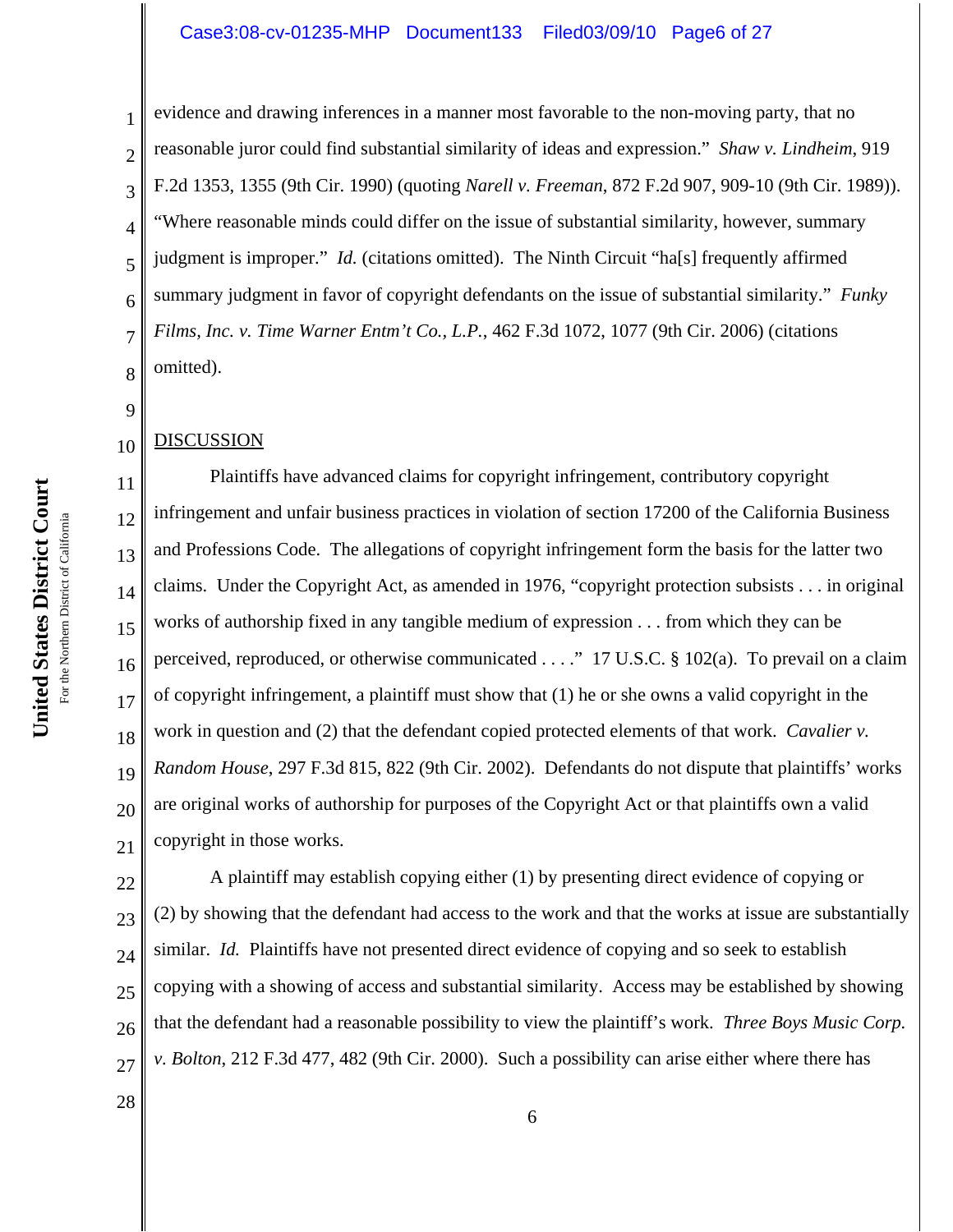#### Case3:08-cv-01235-MHP Document133 Filed03/09/10 Page7 of 27

been wide dissemination of a plaintiff's work or where there is a particular chain of events linking the work to the defendant. *Id.* The evidence must rise beyond mere speculation or a bare possibility, but it may be proved circumstantially such as by showing a chain of events linking the plaintiff's work and the defendant's alleged access. *Id.* The Ninth Circuit applies an "inverse ratio rule," requiring a "lower standard of proof of substantial similarity when a high degree of access is shown." *Rice v. Fox Broad. Co.*, 330 F.3d 1170, 1178 (9th Cir. 2003). Absent evidence of access, a "striking similarity" between the works may give rise to a permissible inference of copying. *Baxter v. MCA, Inc.*, 812 F.2d 421, 423 (9th Cir. 1987) (citations omitted).

9 10 11 12 13 14 15 16 17 18 19 20 21 Substantial similarity is analyzed using a two-part test with "extrinsic" and "intrinsic" components. *Apple Computer, Inc. v. Microsoft Corp.*, 35 F.3d 1435, 1442 (9th Cir. 1994). "[T]he extrinsic test . . . objectively considers whether there are substantial similarities in both ideas and expression." *Id.* The extrinsic test requires a comparison of specific, concrete elements, focusing on "articulable similarities between the plot, themes, dialogue, mood, settings, pace, characters, and sequence of events." *Funky Films*, 462 F.3d at 1077 (quoting *Kouf v. Walt Disney Pictures & Television*, 16 F.3d 1042, 1045 (9th Cir. 1994)). Analytic dissection of a work and expert testimony are appropriate to the extrinsic test. *Smith v. Jackson*, 84 F.3d 1213, 1218 (9th Cir. 1996). The intrinsic prong "test[s] for similarity of expression from the standpoint of the ordinary reasonable observer, with no expert assistance." *Funky Films*, 462 F.3d at 1077. On summary judgment, only the extrinsic test is relevant: if the plaintiff satisfies the extrinsic test, the intrinsic test's subjective inquiry must be left to the jury and summary judgment must be denied. *Smith v. Jackson*, 84 F.3d at 1218; *Kouf*, 16 F.3d at 1045.

22 23 24 25 26 27 "Because only those elements of a work that are protectable and used without the author's permission can be compared when it comes to the ultimate question of illicit copying, [the court] use[s] analytic dissection to determine the scope of copyright protection before works are considered 'as a whole.'" *Apple Computer*, 35 F.3d at 1443. Copyright law protects a writer's expression of ideas, but not the ideas themselves. *Kouf*, 16 F.3d at 1045. "General plot ideas are not protected by copyright law; they remain forever the common property of artistic mankind." *Berkic v. Crichton*,

1

2

3

4

5

6

7

8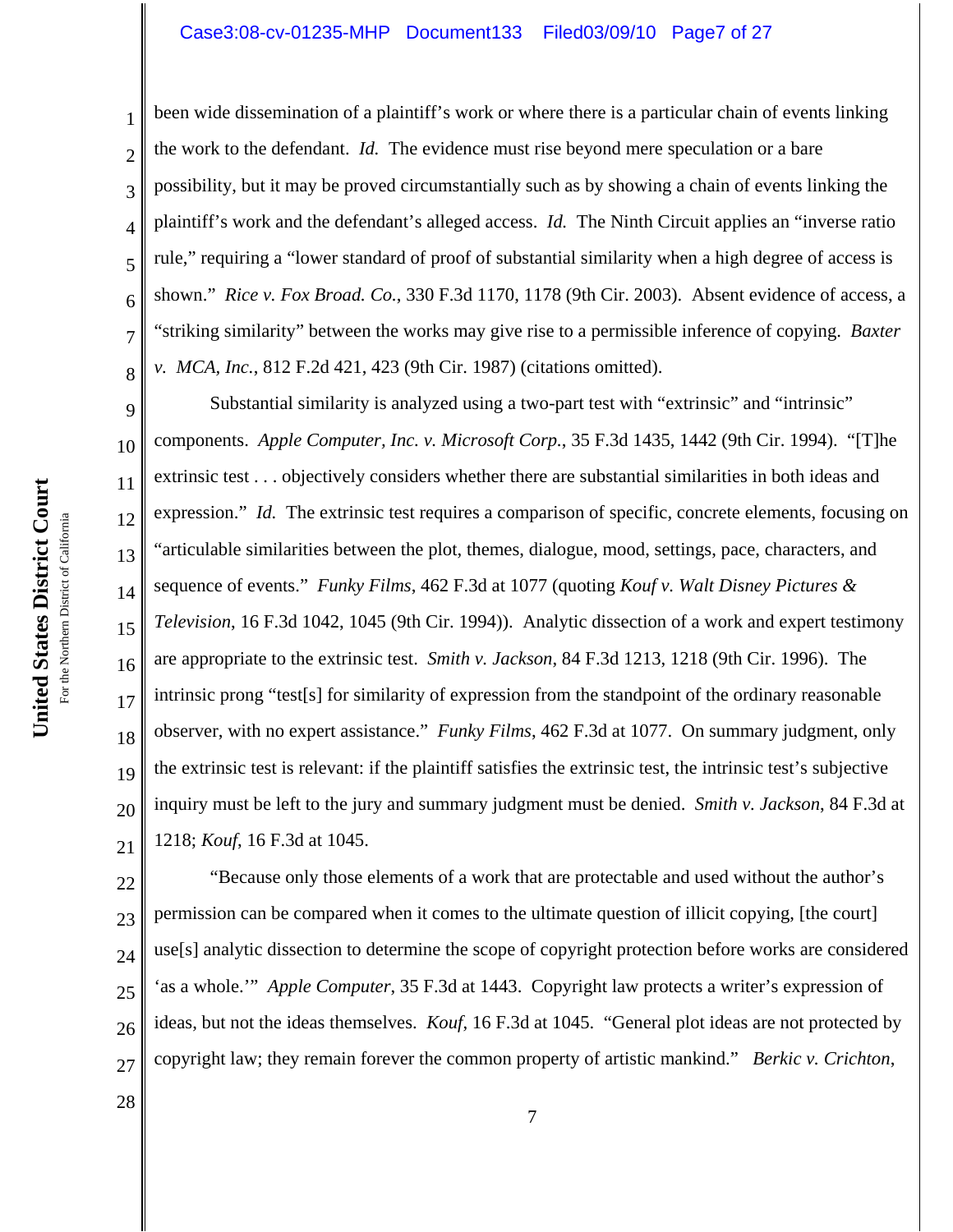761 F.2d 1289, 1293 (9th Cir. 1985). Nor does copyright law protect "scenes a faire," scenes that flow naturally from unprotectable basic plot premises. *Id.*; *See v. Durang*, 711 F.2d 141, 143 (9th Cir. 1983). "[P]rotectable expression includes the specific details of an author's rendering of ideas, or 'the actual concrete elements that make up the total sequence of events and the relationships between the major characters.'" *Metcalf v. Bochco*, 294 F.3d 1069, 1074 (9th Cir. 2002) (quoting *Berkic*, 761 F.2d at 1293). "However, the presence of so many generic similarities and the common patterns in which they arise [can help to] satisfy the extrinsic test. The particular sequence in which an author strings a significant number of unprotectable elements can itself be a protectable element." *Id.*

10 12 The parties have briefed both the issues of access and substantial similarity. The court concludes below that no reasonable juror could find substantial similarity of ideas and expression, even if access to all of plaintiffs' works were proven. Accordingly, the court does not reach the question of access.

# I. Preliminary Matters

15 16 17 18 19 20 21 22 23 Plaintiffs have filed a motion under Federal Rule of Civil Procedure 56(f) for denial or continuance of the motion for summary judgment pending further discovery. At an August 25, 2008, case management conference, the court limited the parties to five depositions per side. Docket No. 17 (minute order). Plaintiffs now assert that they require additional depositions before proceeding with the motion. Notably, the requested additional depositions each pertain to the question of access. Even if access could be proved, plaintiffs' copyright infringement claim can be readily adjudicated based on the lack of substantial similarity; accordingly, it would waste the litigants' resources to allow further discovery relating to the access prong. The Rule 56(f) motion is DENIED.

24 25 26 27 Plaintiffs have also filed several objections to evidence presented by defendants. Plaintiffs object to the declaration of David Jaffe on several grounds. To the extent Jaffe opines about the contents of Edith Hamilton's *Mythology: Timeless Tales of Gods and Heroes*, excerpts of which are appended to the declaration, plaintiffs' motion is GRANTED pursuant to Federal Rule of Evidence

United States District Court **United States District Court** For the Northern District of California For the Northern District of California 1

2

3

4

5

6

7

8

9

11

13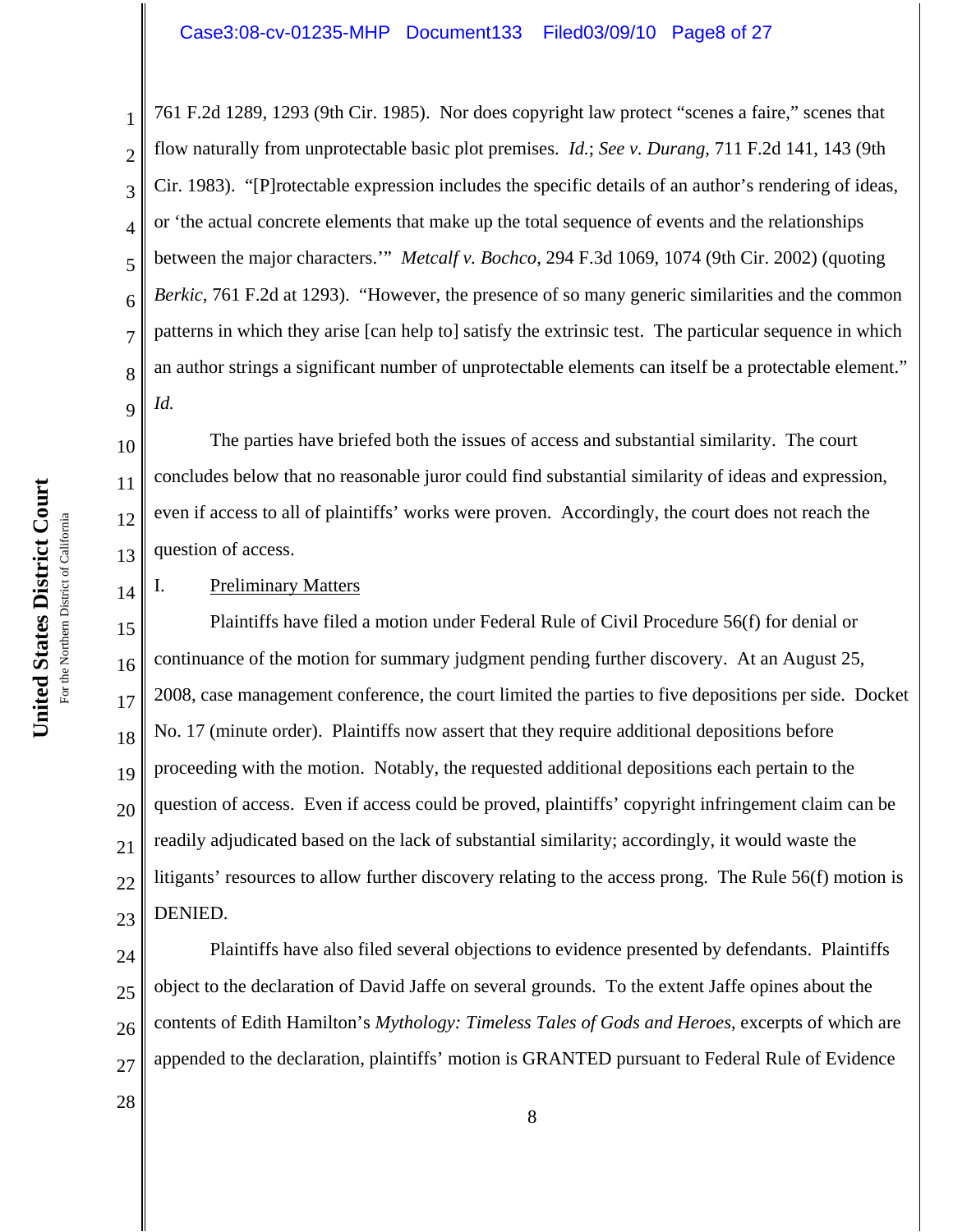## Case3:08-cv-01235-MHP Document133 Filed03/09/10 Page9 of 27

2 3 4 5 6 7 8 9 10 12 1002 (the "best evidence" rule), and the court strikes Jaffe's testimony. The court DENIES plaintiffs' motion to strike the Hamilton excerpts themselves, as they are admissible as a learned treatise. See Fed. R. Evid. 803(18).<sup>4</sup> Plaintiffs also ask the court to strike certain statements by Jaffe on the basis that he is improperly offering an expert opinion. For example, Jaffe stated, "I am familiar with many stock and common cinematic uses of deserts, valleys, chasms, and hell and the Underworld in *Edith Hamilton*, *Wonder Woman*, *Dante's Inferno*, *Indiana Jones and the Temple of Doom*, and *Clash of the Titans*." According to plaintiff, Jaffe is here relying on "his specialized knowledge of popular culture references," a concept that is probably oxymoronic. The notion that a witness must submit an expert report before being allowed to opine that Dante wrote about hell strikes the court as rather silly. However, because the court does not in any event rely on Jaffe's characterizations, the motion to strike these characterizations is GRANTED. The remaining challenged portions of the Jaffe declaration are not relied upon by the court.

13 14 15 16 17 18 Plaintiffs' motion to strike two paragraphs from the declaration of Allan Becker is GRANTED because his statements rely upon hearsay statements. The motion to strike paragraph 19 of the Oliver declaration is DENIED, and the motion to strike paragraphs 40 through 59 of that declaration is GRANTED. The motion to strike paragraph 7 of the Stein declaration, paragraph 10 of the Fay declaration and paragraph 10 of the Krawczyk declaration is DENIED; however, the court does not rely upon these statements.

19 20 21 22 23 24 25 26 Plaintiffs also challenge the declaration of defendants' expert Dr. Richard P. Martin on the grounds that his opinions are based on an incorrect legal standard which might have improperly "colored" his methodology. In fact, Martin does not discuss the legal standard for copyright infringement at all. He notes that his analysis applies "the Comparative Method" and clearly explains how it differs from the "Source Analysis" method used by plaintiffs' expert, Dr. Anthony W. Bulloch. To the extent the court has considered Martin's testimony, it has done so for his knowledge of particular myths and their elements, not to answer the ultimate legal questions at issue. Accordingly, plaintiff's motion is DENIED.

- 27
- 28

1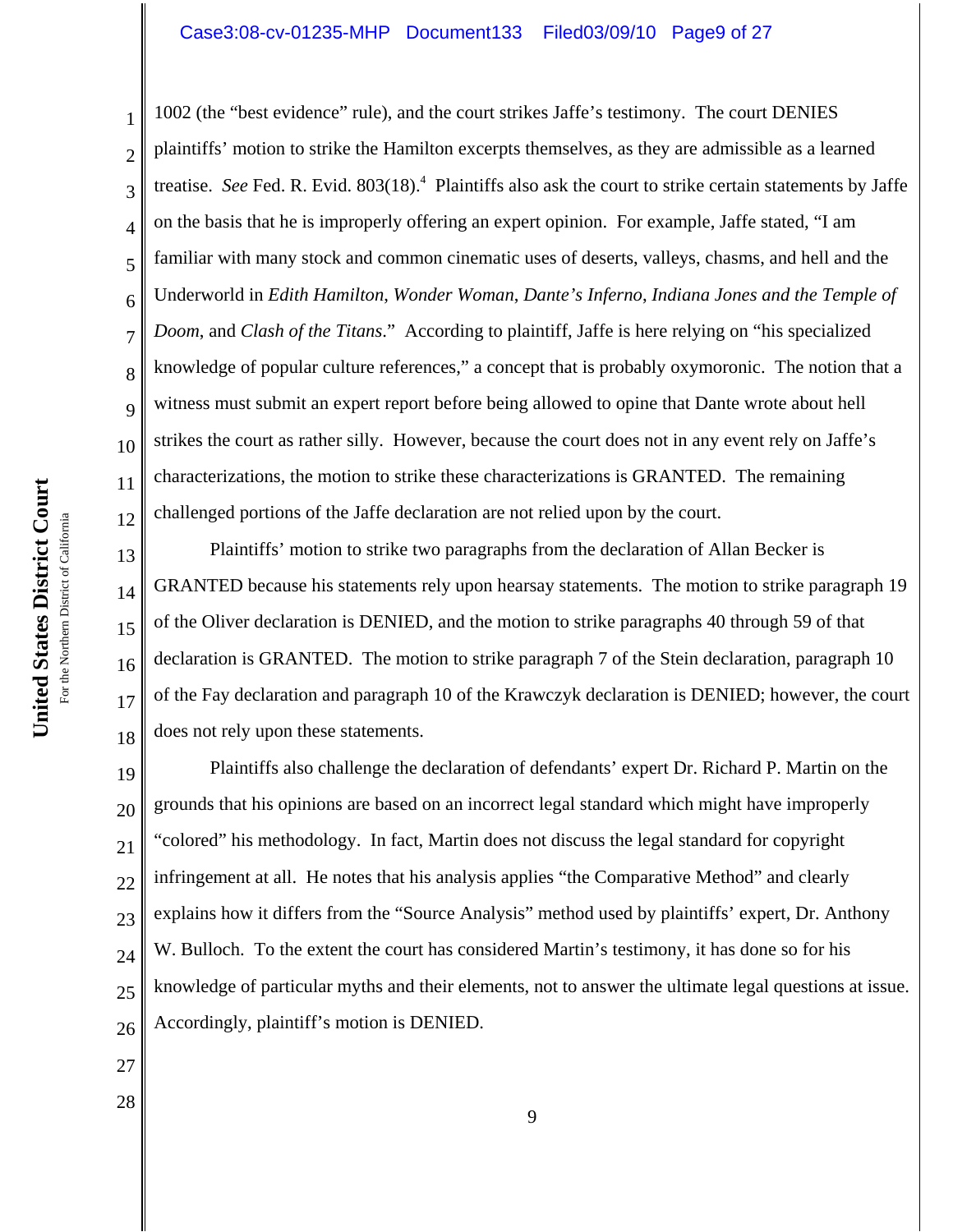# Case3:08-cv-01235-MHP Document133 Filed03/09/10 Page10 of 27

United States District Court **United States District Court** For the Northern District of California For the Northern District of California

12

19

1 2 3 4 5 6 7 8 9 10 11 Finally, plaintiffs make two objections to the materials filed with defendants' reply brief. Firstly, plaintiffs object that defendants filed declarations from seven new witnesses—Larry Shapiro, Ken Sherman, Michael Shane, Judith Karfiol, Susan Deardoff and two document custodians, presumably Jenna Gambaro and Robin Weitz—for the first time with their reply. Each of these declarations pertains to access, not substantial similarity, so the court declines to take up the objection. Secondly, plaintiffs argue that exhibits EE and FF to the Oliver reply declaration, comprising charts showing purported inaccuracies in plaintiffs' opposition brief and accompanying declarations, amount to twenty-nine pages of briefing beyond the limit imposed by Civil Local Rules 7-3 and 7-4. Plaintiffs are correct. These charts were produced by defendants' attorneys for the purposes of argument; they are briefing, not evidence. Accordingly, the court disregards those exhibits.<sup>5</sup>

II. Copyright Infringement: Substantial Similarity

13 14 15 16 17 18 Plaintiffs contend that *God of War* is substantially similar to their works. On a motion for summary judgment in a copyright infringement action, the "extrinsic test" is applied. This test examines "articulable similarities between the plot, themes, dialogue, mood, settings, pace, characters, and sequence of events."6 *Funky Films*, 462 F.3d at 1077; *Smith v. Jackson*, 84 F.3d at 1218. Non-protectable elements are filtered out and disregarded.7 *Funky Films*, 462 F.3d at 1077 (citing *Cavalier*, 297 F.3d at 822).

A. Plot

20 21 22 23 24 25 26 27 Plaintiffs' works and *God of War* both involve a mortal human questing at the behest of a Greek god. In plaintiffs' works, Zeus initiates a quest to restore peace after a human Spartan army attacks Athens, by convincing Athens and Sparta to participate in Olympic Games. *See, e.g.,* Olympiad at 4-19. In *God of War*, the goddess Athena assigns a quest to kill the god Ares while Ares is attacking Athens with mythical beasts. Merged Script at 4-7. A scene in which the gods gather together for discussion is provided as a background for the assignment in both stories.<sup>8</sup> Early in "Olympiad," eleven gods are gathered around a pool of water on whose surface the Spartan army is seen after its attack on Athens, and Zeus expresses his displeasure at the state of war in the mortal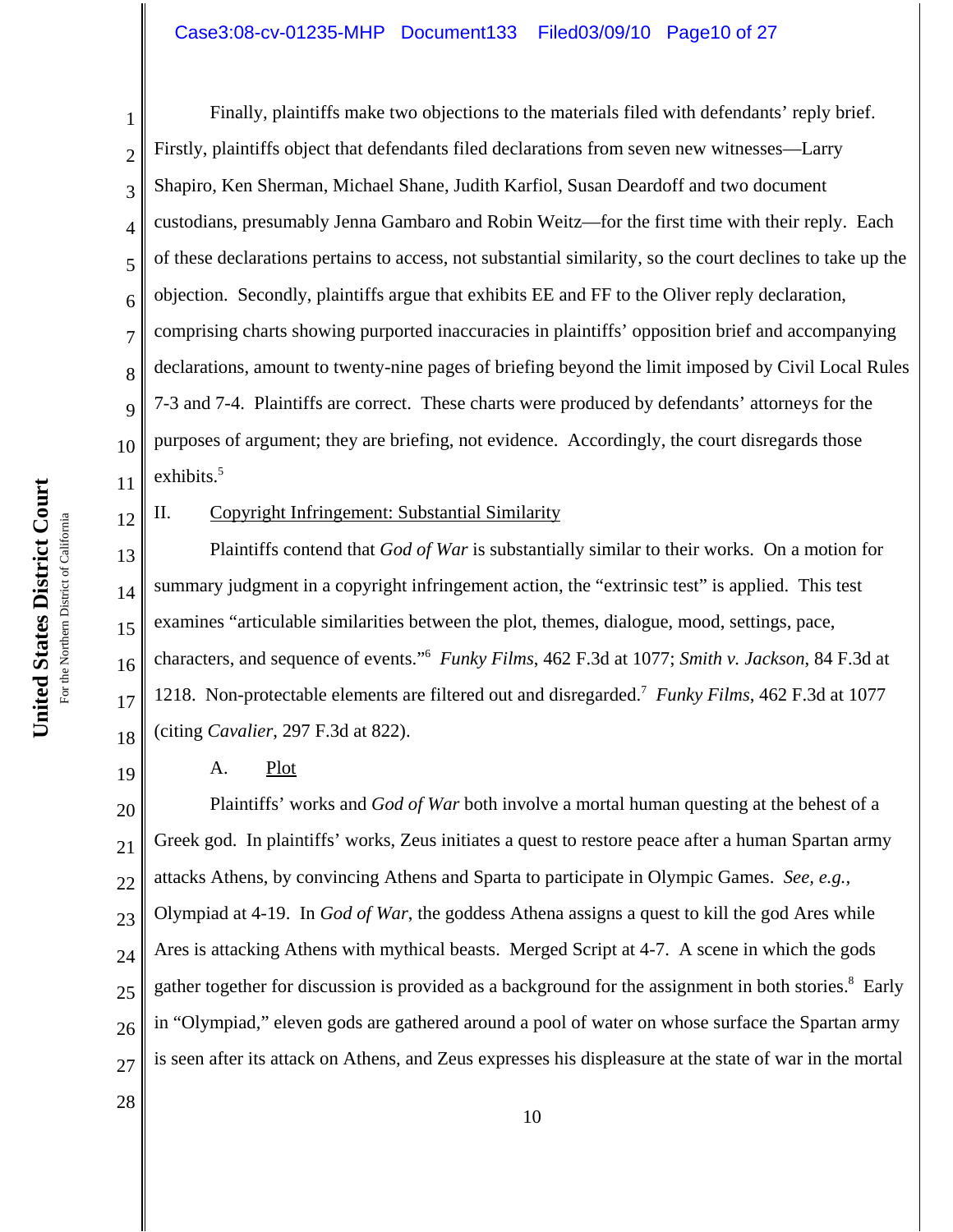1 2 3 4 5 6 7 8 9 10 11 12 13 14 15 16 17 18 world. Olympiad at 12-13. Zeus ultimately decides to order all of Greece to participate in the Olympic Games as a means to achieve peace, choosing the mortal Owen to convince Athens and Sparta to declare a truce for the games. *Id.* at 13, 19. In "Owen," this decision is made after the gods "argue back and forth" about Zeus's intervention in mortal affairs. Owen at 7. In "Theseus," Ares "threatens to start a war among the gods" unless Zeus agrees to the mortal champion scheme. Theseus at 9. In "Olympiad," Ares and Apollo morph into giant cobras and physically fight Athena and Zeus until Zeus agrees to choose a mortal champion. Olympiad at 14-15. In "Olympiad A," Ares, Apollo, and Hermes threaten to remove Zeus by force but Hestia intervenes and averts this outcome by suggesting the selection of a mortal champion. Olympiad A at 15-17. The *God of War* gathering-of-the-gods scene, which occurs only in the game manual and not the game itself, is quite different. Only Zeus, Athena and Ares are present to discuss the "mortal" Kratos, who appears alone in a pool of water<sup>9</sup> resembling a well; the gods discuss Kratos's strength and Ares's impending attack on Athens, but they make no mention of choosing mortals for any purpose. Game Manual at 3. There is no physical battle among any of the gods in the *God of War* scene nor any threat of overthrowing Zeus; the only argument is a brief "quibble" between Ares and Athena which pertains to Ares's impending attack on Athens, not the selection of any mortal champion. *See id.* Athena appears to Kratos only later and asks him to kill Ares in return for forgiveness. Merged Script at 4- 5.

19 20 21 22 23 24 25 26 27 In both works, the protagonists must accomplish various tasks to achieve their goals: the participation of Athens and Sparta in the Olympic Games in plaintiffs' works, and the death of Ares in *God of War*. In "Olympiad," the Athenian Council, as a condition of the city's participation in the Games, requires that the protagonist capture the Nemean lion, retrieve a hostage from the Amazons, and convince Sparta to agree to a truce. Olympiad at 35, 44, 50. In *God of War*, the protagonist is not given specific tasks to perform; rather, he is told that Pandora's Box, hidden in the desert, is the only weapon capable of killing Ares. Merged Script at 16. While seeking this weapon, Kratos must cross the Desert of Lost Souls and navigate through Pandora's Temple. Merged Script at 16-18. All of plaintiffs' works end with the protagonist winning the Olympics, Athens saved from destruction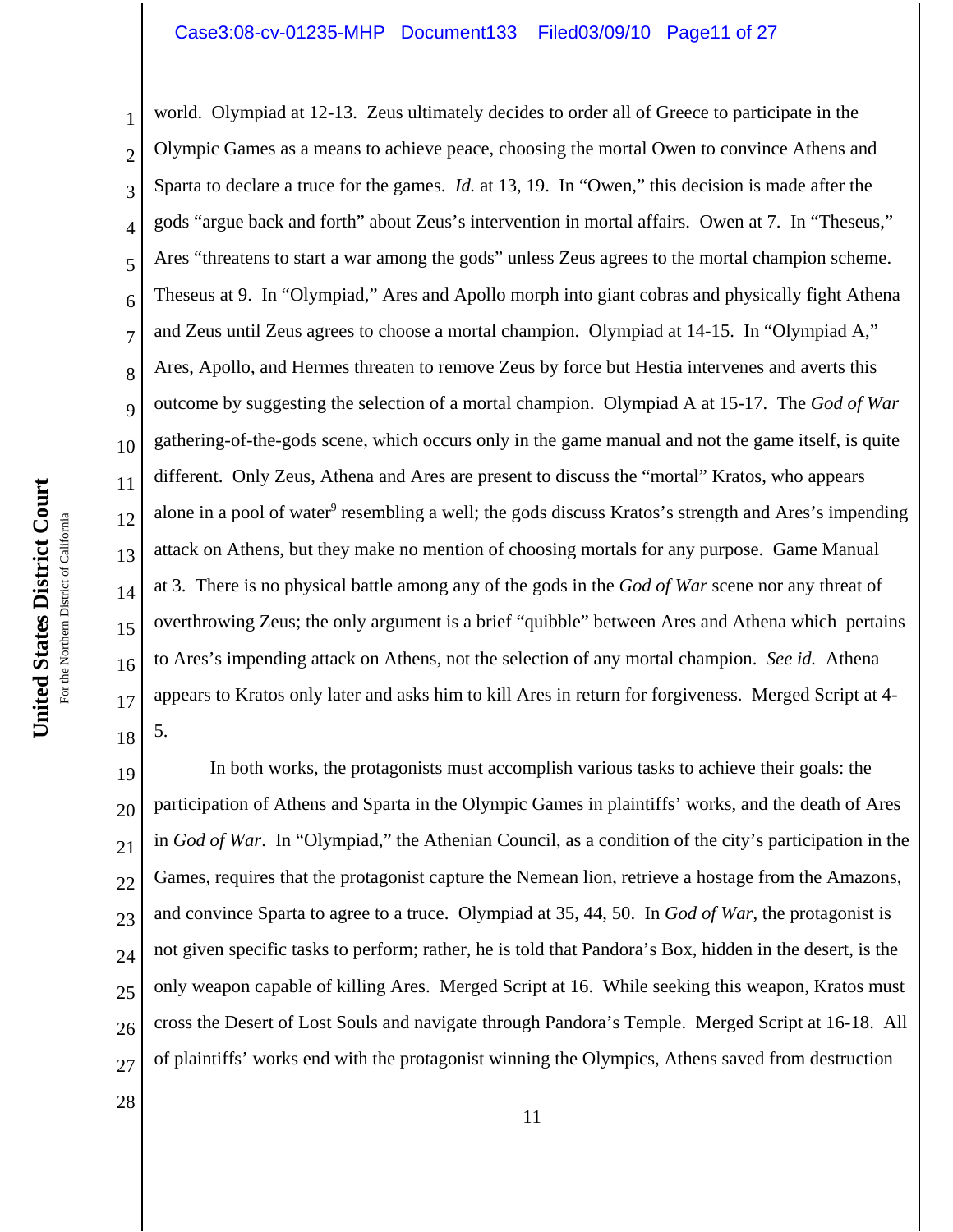by the Spartans, and all of Greece experiencing lasting peace and prosperity. Owen at 20; Theseus at 43; Olympiad A at 106; Olympiad at 104. In contrast, *God of War* ends with Athens destroyed and Kratos killing Ares, becoming the new god of war, and overseeing a series of modern wars. Merged Script at 45-46.

5 6 7 8 9 10 12 13 14 15 16 There is some similarity between the two stories. As have stories since time immemorial, both involve a questing hero acting in accord with a divine power or powers. *See generally* Joseph Campbell, *The Hero With A Thousand Faces* (2d ed. 1968). Yet the motivations, tasks and accomplishments of the respective questing heroes are quite different. Both stories involve antagonism between Athena, the goddess of wisdom, and Ares, the god of war, and between Athens and Sparta. The latter antagonism is surely not protectable, as the historical Athens and Sparta famously fought the Peloponnesian War. More generally, as plaintiffs note, popular culture iterations of classical Greek mythology such as *Thor* and *Wonder Woman*, as well as ancient stories such as Hesiod's *Theogony*, contain plot lines involving various combinations of wars and rivalries among the Greek gods. *See* Docket No. 47-1 (Martin Report) at 26-27. Once the unprotectable elements are filtered, the two stories' plots are similar only at a level of abstraction that is barely meaningful, if at all.

## B. Themes

18 19 20 21 22 23 24 25 26 Plaintiffs contend that their works and *God of War* share the themes of "heroic savior, the dark side of religious fanaticism, of a seemingly impossible quest, the avoidance of conflict and the triumph over evil." Pl.'s Opp. at 21. In reality, the themes of plaintiffs' works are peace, democracy and the establishment of the same. All of the works begin with Zeus desiring peace in the mortal world, proceed with the protagonist striving to create conditions for peace while the Spartans scheme with Ares to perpetuate war, and end with peace and democracy spreading over Greece. Owen at 20 ("Coexisting peacefully as sister democracies, Sparta and Athens both flourished economically and socially as never before."); Theseus at 43 ("Coexisting peacefully as sister democracies Sparta and Athens both flourished as never before."); Olympiad at 104 ("Greece . . .

United States District Court **United States District Court** For the Northern District of California For the Northern District of California 1

2

3

4

11

17

27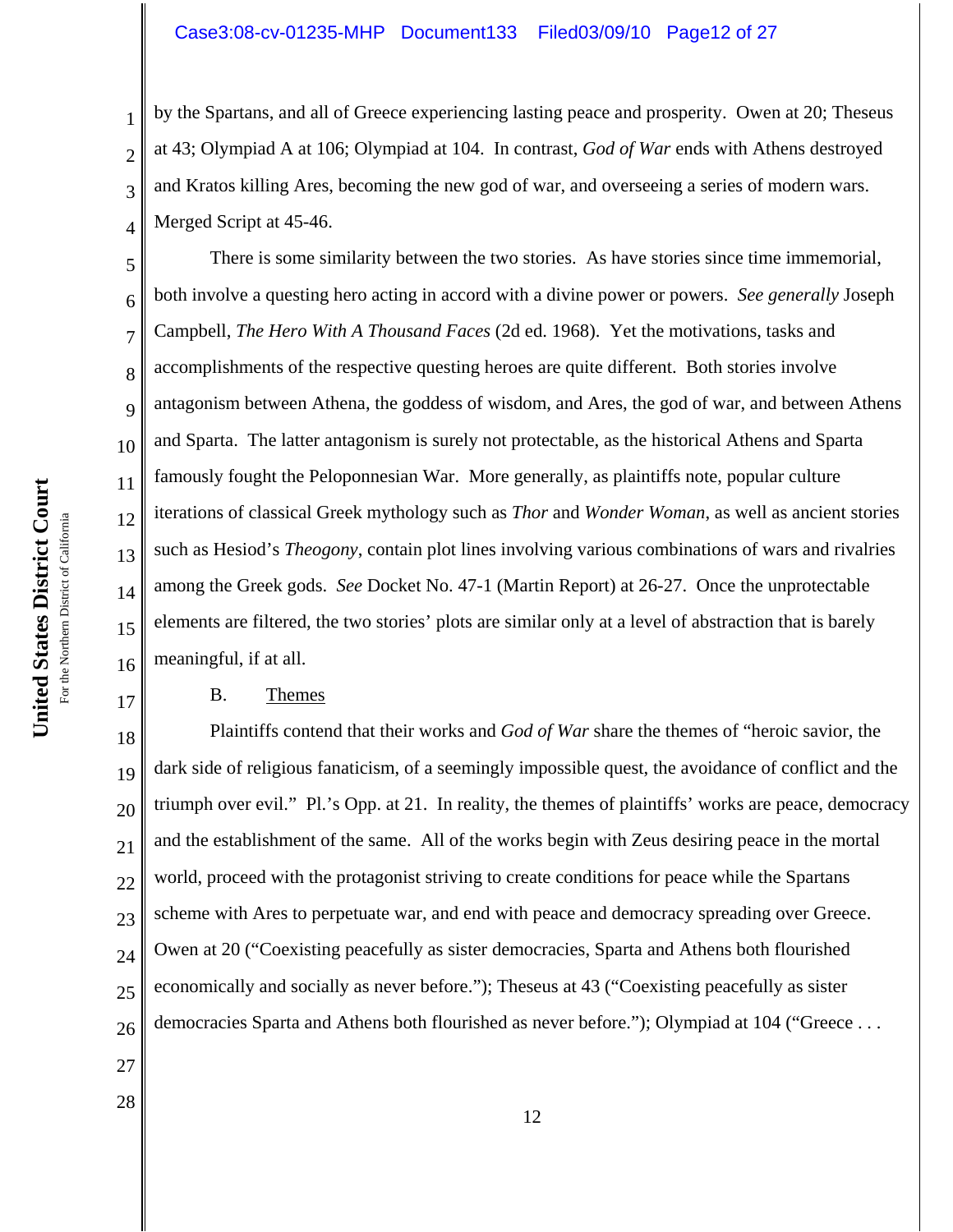enjoyed . . . peace and prosperity . . . as city after city adopted the Athenian political system called . . . democracy."); Olympiad A at 106 (same).

3 4 5 6 8 9 10 12 13 14 15 16 The primary themes in *God of War* are violence, the search for divine forgiveness and the continuation of war. Violence pervades the game, the ultimate goal of which is to kill Ares. *See* Merged Script at 2 ("An arrow slams into the Fisherman's head, shattering his skull."); *id*. at 3 ("Slaughtered like animals, the victims lay before him."); *id.* at 4 ("A rapid succession of violent images."); *id.* at 6 ("The axe lops off the second Redshirt's head."); *id.* at 18 ("Kratos . . . must destroy all four Sirens."); *id.* at 22 ("A Spartan is decapitated."); *id.* at 24 ("Kratos pulls the lever, igniting the burners and setting the Redshirt on fire, who screams as his cage is lowered to the ground."); *id.* at 42 ("Kratos thrusts the sword upwards, ripping through Ares."). While violence is not absent from plaintiffs' works, it lacks the thematic centrality and intensity seen in *God of War*. For instance, plaintiffs' protagonist refuses to kill such an "amazing animal" as the rampaging Nemean Lion and instead transforms the beast into his "tamed pet." Olympiad at 44. Indeed, outside of the generic battle scenes in which the Spartan army attacks Athens, very few deaths occur in plaintiffs' works; instead, most fights end with the antagonists merely unconscious. *See, e.g.*, Olympiad at 27-28 (Spartan soldiers knocked unconscious), 47 (Amazon knocked unconscious).

17 18 19 20 21 22 23 24 25 26 Kratos's motivation for accepting the quest to kill Ares is divine forgiveness for murdering his family. Merged Script at 4-5. To the extent that the motivations of plaintiffs' protagonist are revealed, they appear to be the desire to abide by Zeus's wishes and to prove himself capable. *See* Olympiad at 22; Olympiad A at 24; Theseus at 6; Owen at 9. Plaintiffs attempt to equate Kratos's desire to end the nightmares of his family's murder at his own hands with the self-doubt of plaintiffs' protagonist, engendered either by his failure at age eight to protect his family from bandits, *see* Theseus at 23-24, or by his parents' ridicule, *see* Owen at 16. This attempt is unpersuasive: the self-doubt of plaintiffs' protagonist has no discernable similarity to Kratos's suicidal anguish, wrenching guilt and murderous violence. This is in keeping with the fact that plaintiffs' works culminate in an era of peace and prosperity, while *God of War* ends with a new god

- 27 28
- 

1

2

7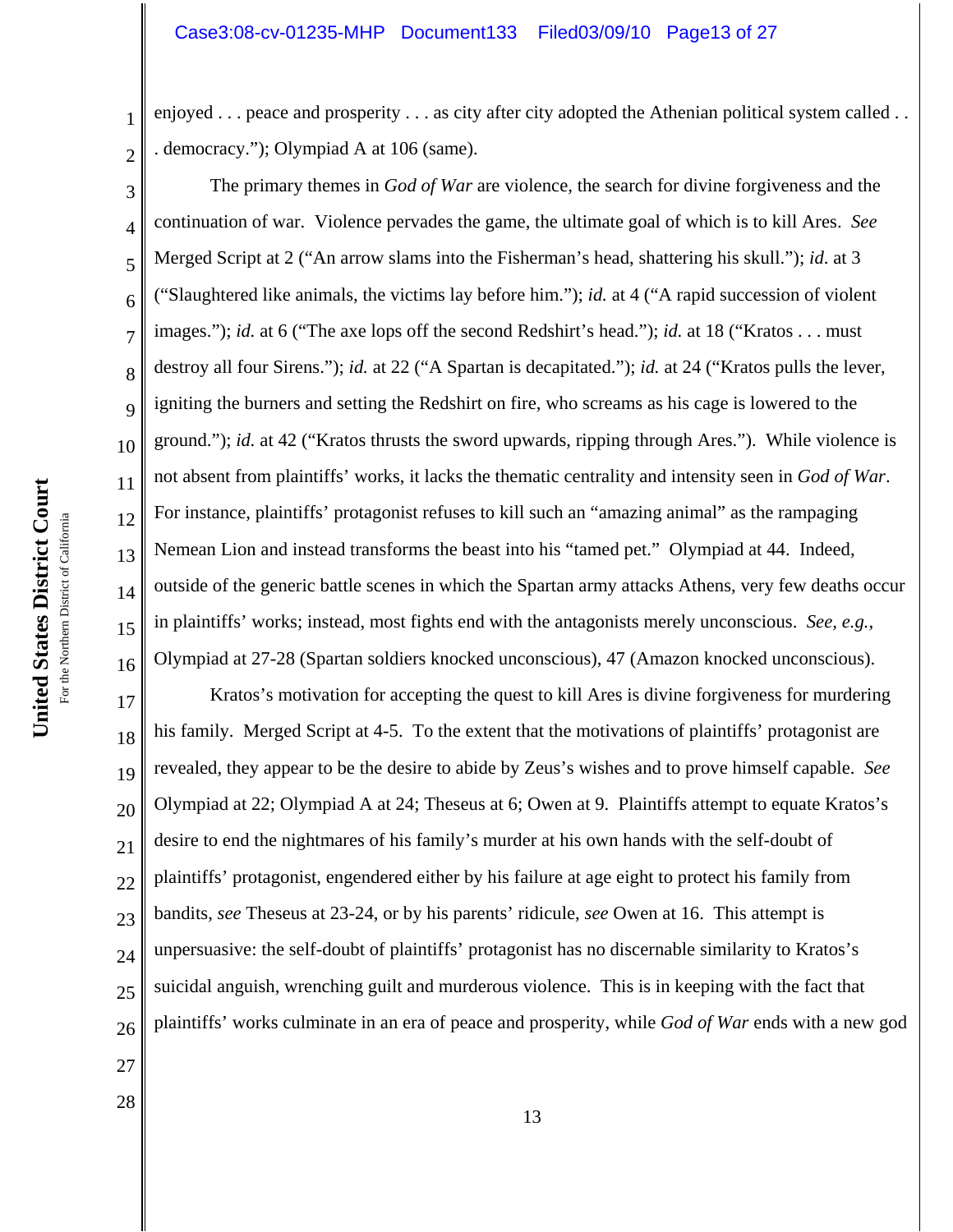of war overseeing wars throughout the ages. Merged Script at 45. Moreover, democracy plays absolutely no thematic role in *God of War*. Thematically, the two stories are quite different.

- C. Dialogue
- 4

1

2

3

5

6

7

8

9

11

12

14

15

17

1. A Cruel, Brutish Spartan Commander

10 13 16 18 Plaintiffs attempt to illustrate similarities in dialogue by comparing Kratos, a former Spartan commander, with a Spartan commander found in plaintiffs' works, alleging that both demonstrate their cruelty by killing a "terrified" Spartan innocent who is "dragged" to his death, despite "protests" against the "barbarism" of the act. *See* Bissoon-Dath Dec., Exh. 4 (comparison charts) at 4-5. Yet only one word quoted by plaintiff (or rather a form of it)—"barbarian"—appears on the cited pages of the Merged Script. *Compare id. with* Merged Script at 24-25. Additionally, plaintiffs are not comparing dialogue but rather scene descriptions. Plaintiffs also note that the respective Spartan commanders both act "in the name of" or "in the service of" Ares at some point. Such phrases are ordinarily used to express loyalty to a divinity and are not, standing alone, protectable by copyright. Plaintiffs also compare the statement in "Olympiad A" that the Spartan commander's "thirst for war knew no bounds" with the statement that Kratos's "desire for conquest knew no bounds." This is misleading in that the quote from "Olympiad A" is referring to the "Spartans" generally, not a Spartan commander. *See* Olympiad A at 52. The phrase "knew no bounds" is also ordinary and clichéd.

19

28

### 2. Gathering of the Gods

20 21 22 23 24 25 26 27 Plaintiffs also endeavor to point out similarities in the stories' respective gathering-of-thegods scenes. Indeed, plaintiffs' counsel represented at oral argument that these scenes "read verbatim." They do not. For example, plaintiffs assert that the dialogue in both scenes begins with Zeus expressing concern about the impending destruction of Athens. *See* Pl.'s Opp. at 20. In fact, Zeus expresses no concern about Athens in any of the works at issue. In *God of War*, Zeus says he has gathered the gods to discuss a "mortal whose actions I sense could have grave implications to all of us here on Mount Olympus." Game Manual at 3. As discussed below in the analysis of the characters, Zeus expresses absolutely no concern for Athens in this scene. In "Olympiad" and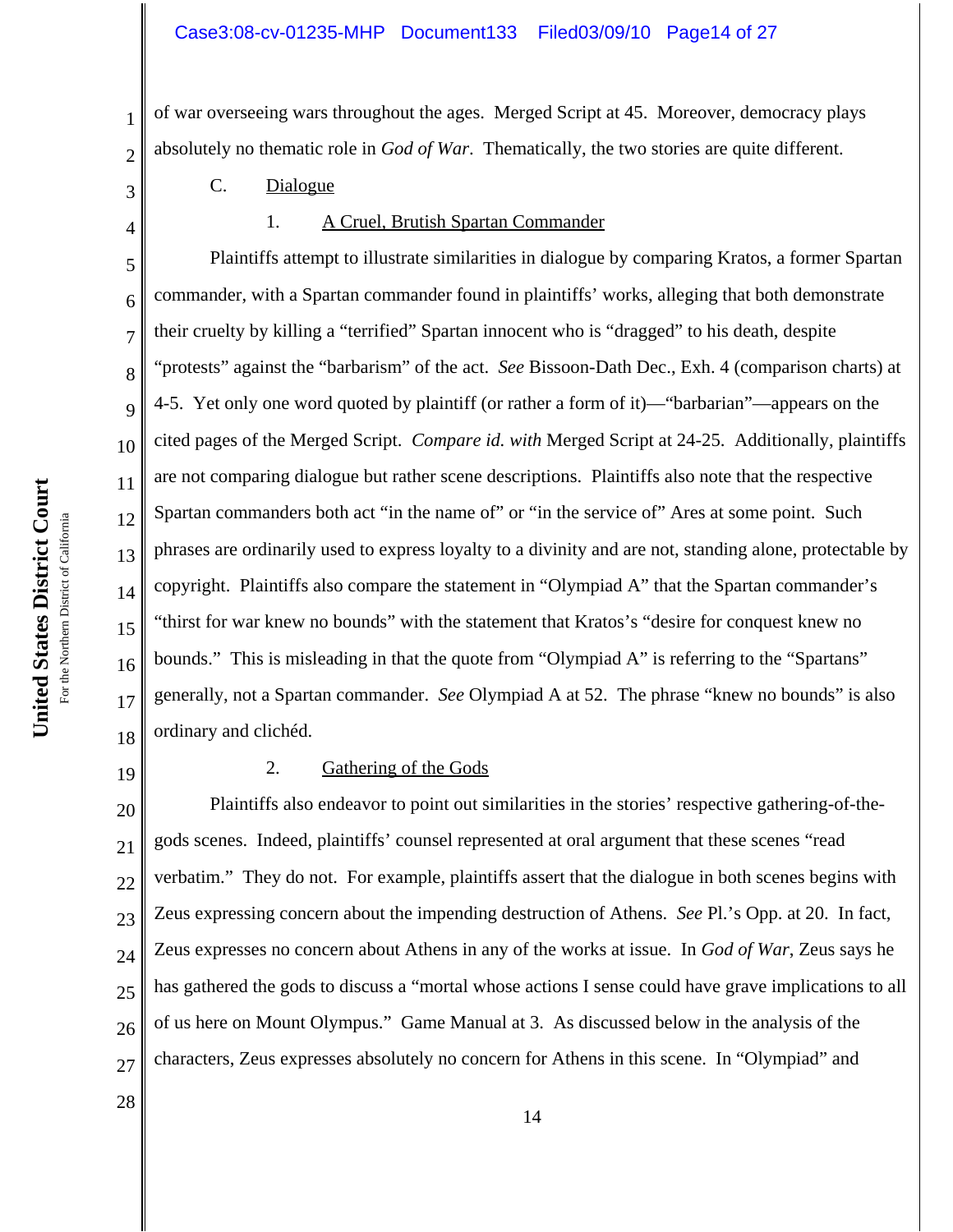2 3 4 5 6 7 8 9 10 12 "Olympiad A," Zeus is concerned about the "sorry state" of Greece, the "whole of Greece" and "peace in the mortal world," not Athens specifically. *See* Olympiad at 13; Olympiad A at 13-14.10 Plaintiffs also assert that statements made by Zeus to Athena and Ares are similar in the two stories. In "Olympiad" and "Olympiad A," Zeus says, "Stop it . . . right now . . . the two of you. There has been more than enough argument between mortals . . . and among us Gods." Olympiad at 13, Olympiad A at 14. In the *God of War* game manual, Zeus says, "Enough, both of you. Your childish quibbles are your own, but I do not want this war encroaching on the steps of Mount Olympus." Game Manual at 3. While the first sentences of these statements are somewhat similar, the language is ordinary, clichéd and has likely been spoken by every mother of multiple children. The second sentences are not substantially similar. The first speaks to the unfortunate prevalence of contentious natures among both mortals and gods. The latter speaks to the potential spread of a particular war against Athens.

13 14 15 16 17 18 19 20 21 22 23 Plaintiffs also point to dialogue in "Olympiad A" in which the goddess Hestia asks, "You would risk war on Olympus . . . from which many among us will surely meet a terrible end?" Olympiad A at 16. Plaintiffs assert that *God of War* includes a similar statement by Athena, namely "Civil war on Olympus would mean an end to us all." In fact, this statement is nowhere to be found in *God of War*. The statement appears in the story boards for "Dark Odyssey," an early prototype for *God of War*, but it was not included in the final work. Docket No. 93 (Jacobs Opp. Dec.), Exh. 16 ("Dark Odyssey" story boards) at 10. The fact that a strikingly similar excerpt of dialogue was used in an earlier version of an allegedly infringing work, but not the work itself, could be probative of a defendant's assertion that he did not have access to the plaintiff's work. In this case, the words of the dialogue are dissimilar, and the notion of a war on earth leading to a war among the gods has been clichéd for a while—perhaps five thousand years or more.

24 25 26 27 Finally, plaintiffs compare Athena's remark in "Olympiad" and "Olympiad A" that "Owen is perfect to undertake this noble quest" to Zeus's remark in the *God of War* game manual that "Athena has chosen well, no doubt. Perhaps Athens will survive after all." *Compare* Olympiad at 20 *and* Olympiad A at 22 *with* Game Manual at 12. This dialogue is simply not similar.

United States District Court **United States District Court** For the Northern District of California For the Northern District of California 1

11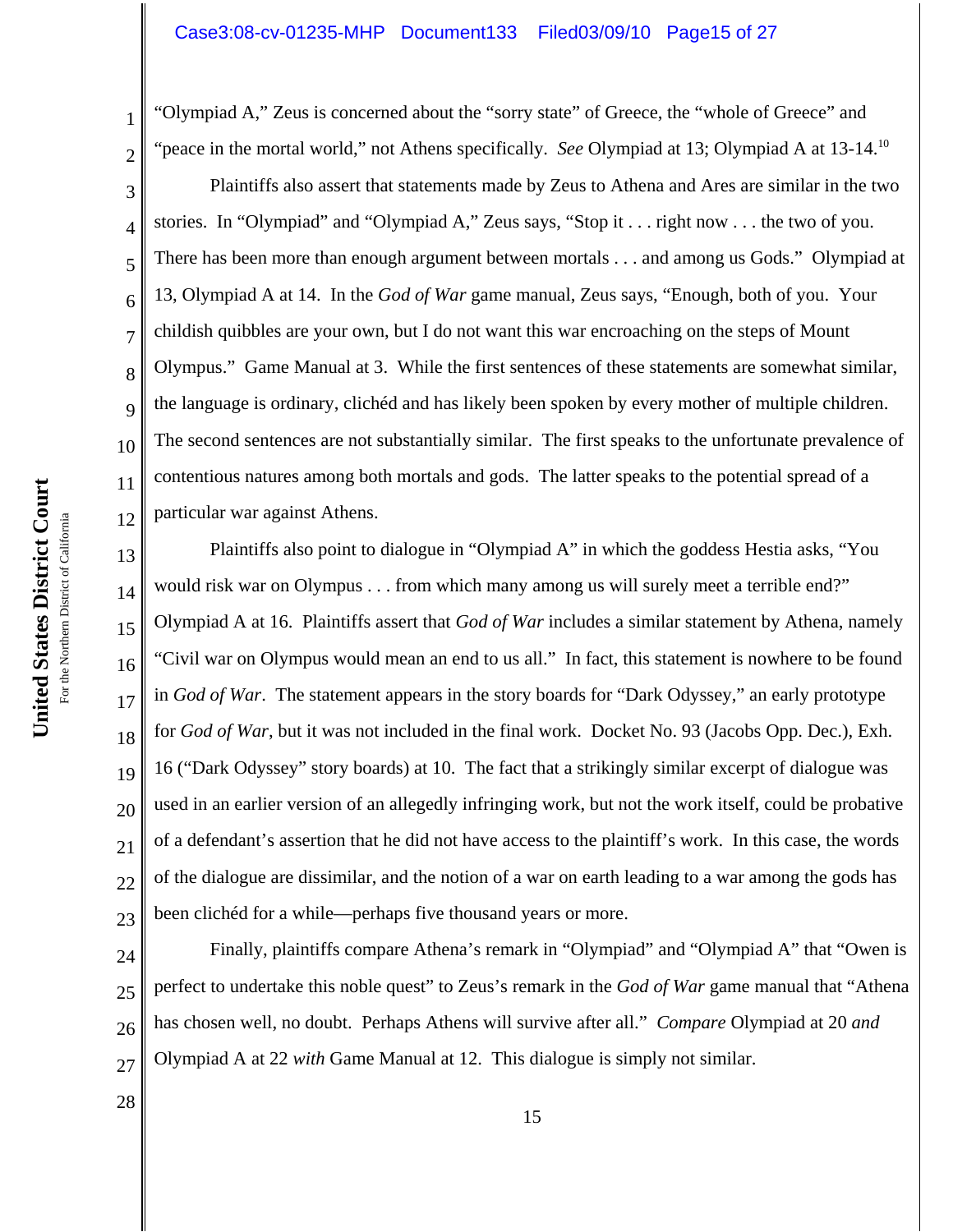## 3. The Quest

2 3 4 5 6 7 8 9 10 During his quest, plaintiffs' protagonist tells the leader of the Athenian Council that he must "make [the Council] listen. All of Greece depends on it." Olympiad at 33; Olympiad A at 35. In *God of War*, the Oracle tells Kratos, "You must find me . . . Athens depends on it . . . ." Merged Script at 11. Any moviegoer can attest that the snippet of dialogue stating that something "depends on it" is clichéd. Moreover, the context of these statements is quite different. The first is spoken by plaintiffs' protagonist as he seeks to convince the Athenian Council that he truly is on a mission from Zeus, after the Council has laughed at his story. Olympiad at 33. The statement refers to all of Greece. The *God of War* statement refers only to Athens and is spoken by the Oracle to the protagonist as the Oracle is being carried away by Harpies. Merged Script at 11.

13 Later in the quest, plaintiffs' protagonist is warned: "through there many have entered . . . but none has returned." Olympiad at 40; Olympiad A at 42. "There" refers to the entrance to the Nemean Lion's cave. In *God of War*, Kratos is warned: "Many have gone in search of Pandora's Box. None have returned." Merged Script at 17. These statements refer to very different things (entering a cave versus searching for Pandora's Box), and the phrase "none has/have returned" is clichéd and unprotectable.

17 18 19 Plaintiffs' comparison of language regarding a javelin in plaintiffs' works and a column in *God of War* does not refer to dialogue and is thus irrelevant to the analysis of similarities in dialogue.

# D. Mood

21 22 23 24 25 26 27 The mood of plaintiffs' works is generally light-hearted, with elements of romance and comedy. While plaintiffs accurately point to some dark scenes, plaintiffs' characterization of both works as "extremely dark, violent, gloomy and filled with dread" is hyperbolic at best. *See* Pl.'s Opp. at 21. Plaintiffs describe some "lighter, even comic" scenes as being "sprinkled" throughout their works, but such terms more accurately describe the works as a whole with some darker scenes sprinkled in for contrast. *See*, *e.g.*, Olympiad at 15-16 (protagonist and side-kick chat about girls while drinking "brew, racing to finish."); *id.* at 30-31 (Owen runs into a merchant's stall while

1

11

12

14

15

16

20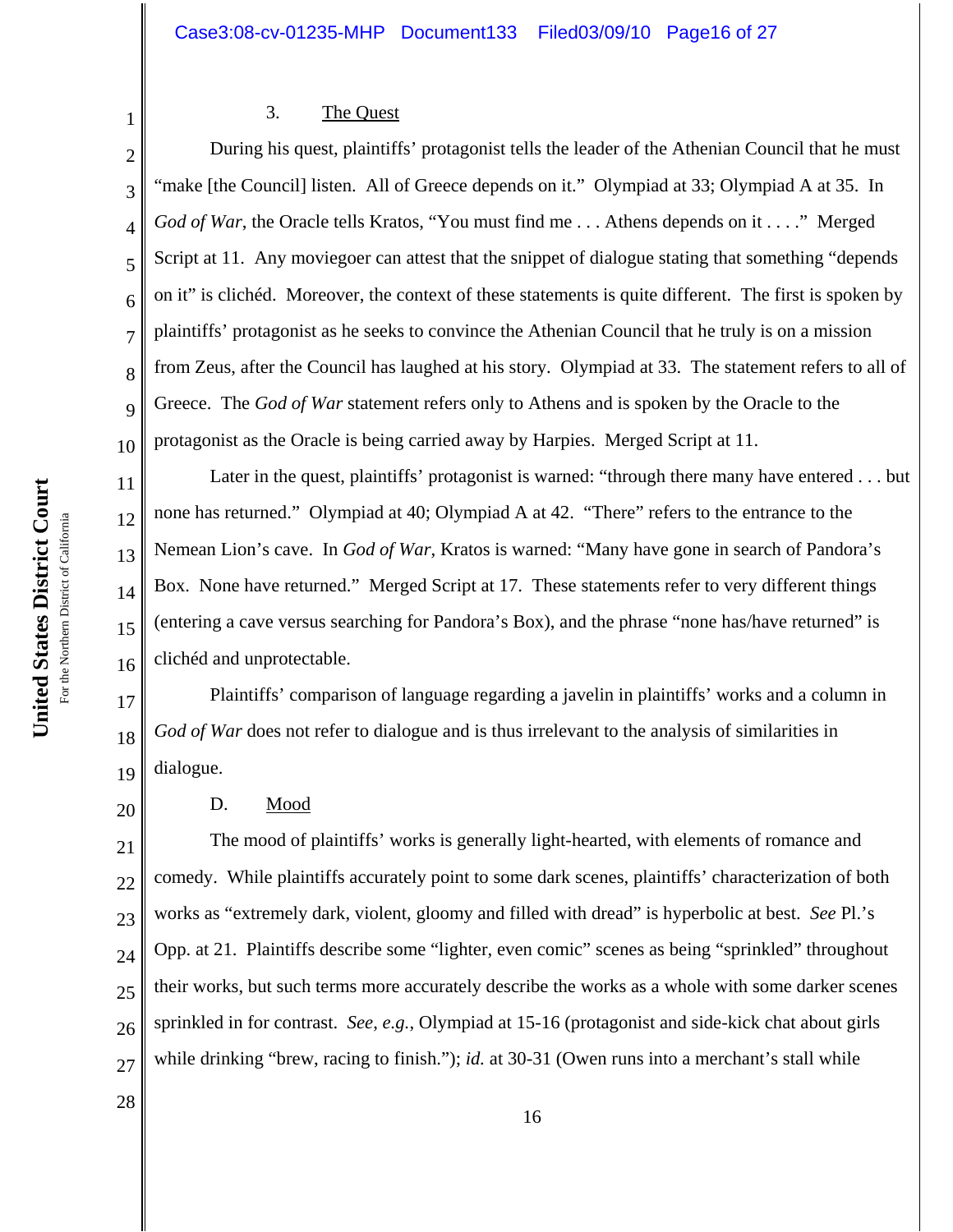staring at a beautiful girl; "Mercante notices the attraction between Aria and Owen. It amuses and pleases him. . . . [Meanwhile,] corpulent Medea comes up behind Camden and pinches his butt."); Owen at 19 ("The entertaining pole vault competition proceeds with drama, comedy, and mishap.").

In contrast, the mood of *God of War* is dark and extremely violent. There are virtually no light-hearted or comic moments in the game. Indeed, the game begins with Kratos attempting suicide, repeatedly references Kratos's memories of and guilt over his past violent deeds, and ends with images of World War II and Vietnam. Merged Script at 1, 4, 45.

8 10 13 16 At oral argument, plaintiffs' counsel represented that the Olympic Games are depicted as extremely violent events in plaintiffs' works. Plaintiffs' counsel noted, for example, that the chariot race includes an intentional collision and that the javelin throw is aimed at a captive Spartan. *See, e.g.*, Olympiad at 80, 90. Such elements are not surprising in an action-adventure script and serve to temporarily heighten the tension of the story. However, they fall short of establishing a pervasive mood of dark violence throughout plaintiffs' works. Furthermore, the protagonist, though injured in the chariot collision, is healthy enough to participate in the next day's event, *id.* at 88-89, and the protagonist and another competitor intentionally avoid hitting the captive Spartan with their javelins, *id.* at 92-95—not a decision one would expect from Kratos.

# E. Settings

18 19 20 21 22 23 24 25 26 Both stories are set in ancient and mythical Greece, including scenes in Athens and on Mount Olympus. *God of War* and two of plaintiffs' works, "Owen" and "Theseus," also include scenes set in the Underworld. Significant portions of plaintiffs' works—e.g., approximately half of "Olympiad"—are set in Sparta, which appears in *God of War* only in two short bonus scenes. *Compare* Olympiad at 50-104 *with* Merged Script at 47-50. Plaintiffs' works also include scenes in and near the protagonist's village, a Nemean Village and the island of the Amazons; these settings are absent from *God of War*. *God of War* includes scenes set on bluffs overlooking the Aegean Sea, on a boat on the Aegean Sea and in the Desert of Lost Souls where Pandora's Temple is located; these settings are absent from plaintiffs' works.

- 27
- 28

United States District Court **United States District Court** For the Northern District of California For the Northern District of California 1

2

3

4

5

6

7

9

11

12

14

15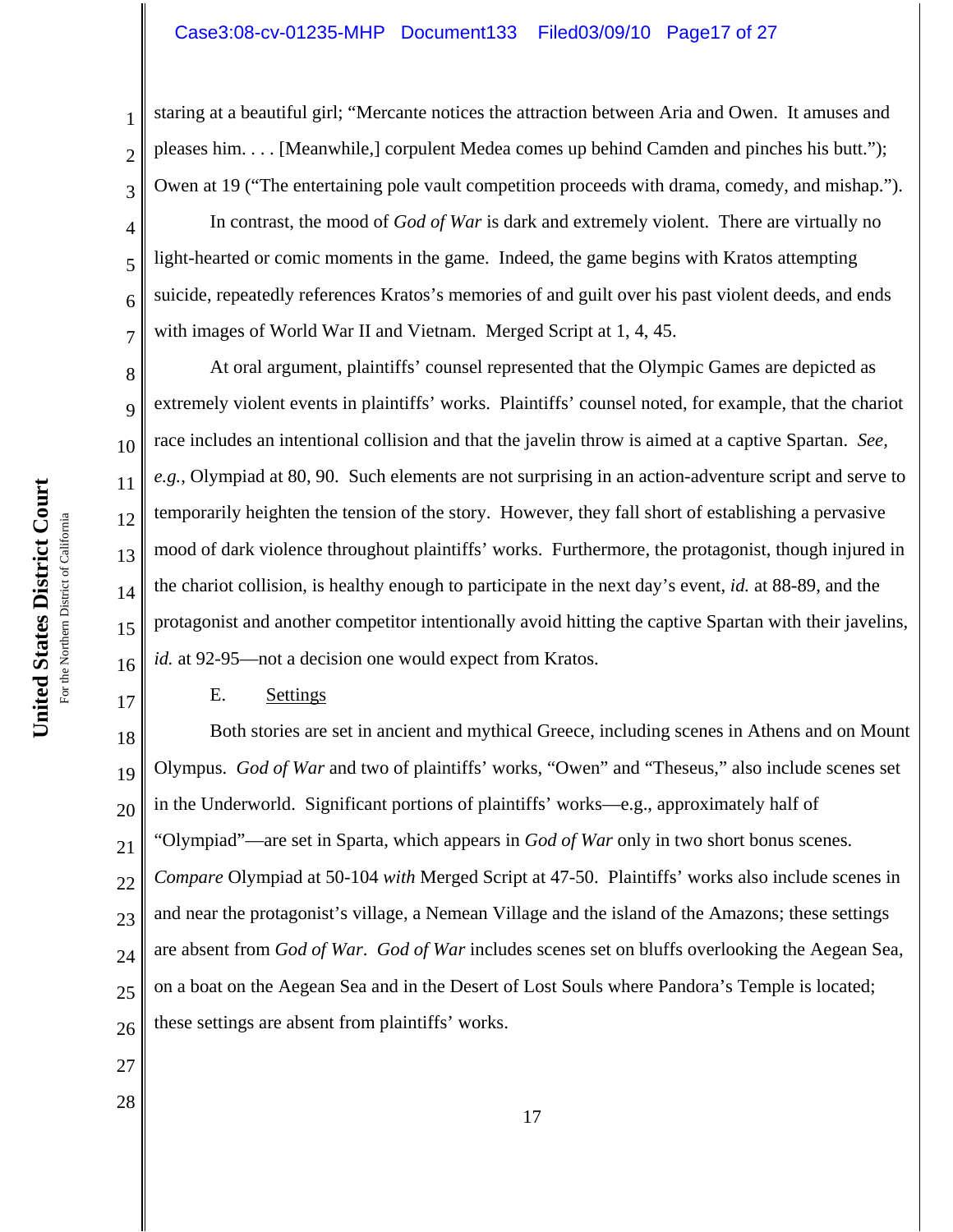# Case3:08-cv-01235-MHP Document133 Filed03/09/10 Page18 of 27

While the shared settings of Greece, Athens, Mount Olympus, Sparta, and the Underworld do establish some similarity between the works at issue, these settings are generic and clichéd for stories involving ancient Greece and Greek gods. While the action in *God of War* is spread over several locations, the bulk of the action appears to occur inside Pandora's Temple in the Desert of Lost Souls, and in Athens.

6 7 8 9 10 12 13 14 15 16 17 Contrary to plaintiffs' assertion, the respective depictions of Mount Olympus are also dissimilar. In plaintiffs' works, a meeting hall of the gods is located on Mount Olympus. *See* Olympiad at 12. In "Olympiad," eleven golden statues of the gods face a pool of water in the meeting hall. *Id.* The "flesh and blood" gods "morph" out of these statues. *Id.* at 12-13. In "Olympiad A," the pool is "enormous" and no statues are mentioned.11 Olympiad A at 13. In *God of War*, Mount Olympus is merely glimpsed at the top of the stairs Kratos must climb to take his place as the new god of war. Merged Script at 45. In the *God of War* game manual, three humanlike gods stand in the open air beside a round, well-like structure. Game Manual at 3. A jagged mountain range is visible over their shoulders and low columns stand close behind them. *Id.* Two notable differences distinguish these two depictions of Mount Olympus: plaintiffs' setting is indoors while *God of War's* is outdoors; and plaintiffs' pool is large enough to be faced by eleven large ("twice the size of a man") statues while *God of War*'s well-like structure is quite small.

18 19 20 21 22 23 24 25 26 Plaintiffs also note that their works contain a "Meadow of Lost Souls" while *God of War* contains a "Desert of Lost Souls." The meadow appears only in "Owen" and on the accompanying map. In "Owen," the protagonist and his party "proceed inland down a road, passing through meadows that contain lost souls wandering aimlessly." Owen at 12. *God of War* features a Desert of Lost Souls, through which the titan Chronos crawls with Pandora's Temple chained to his back. Merged Script at 18. The concept of characters encountering lost souls is hardly original to either plaintiffs or defendants, and a meadow is not a desert. It is notable that the meadow is referenced in only one sentence of "Owen," whereas a significant portion of the action in *God of War* takes place in the desert. 12

- 27
- 28

United States District Court **United States District Court** For the Northern District of California For the Northern District of California 1

2

3

4

5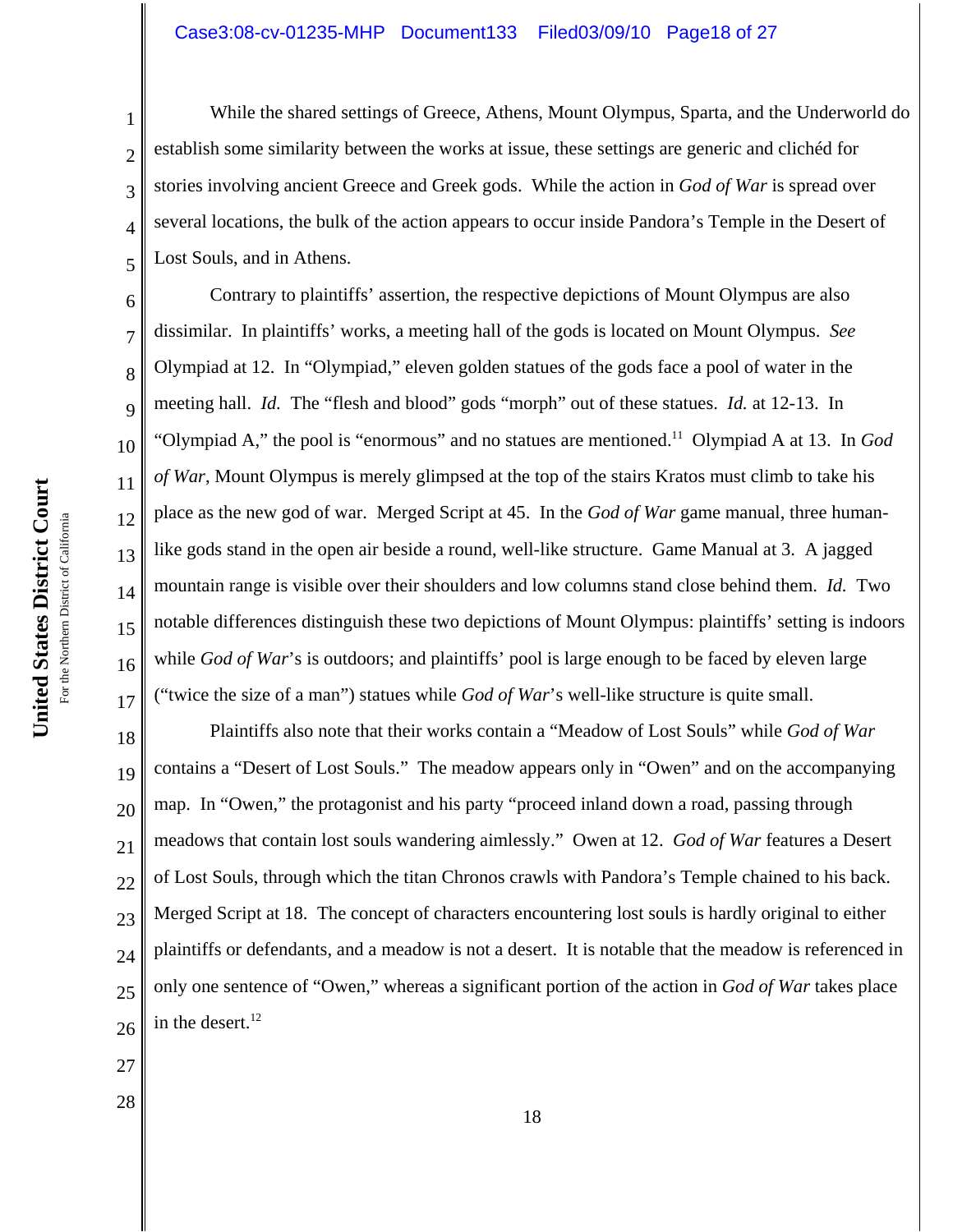# Case3:08-cv-01235-MHP Document133 Filed03/09/10 Page19 of 27

1 2 3 4 5 6 7 8 Plaintiffs also note that their works contain a "Bottomless Valley" and assert that *God of War* allegedly contains a similar "Bottomless Chasm." Like the Meadow of Lost Souls, the Bottomless Valley appears only in "Owen" and the accompanying map, and it is referenced in only one sentence. In "Owen," "satyrs take their captives, up the Steps to the Underworld, past the Bottomless Valley and Fiery Lake." Owen at 12. Plaintiffs assert that the "Bottomless Chasm" in God of War appears just before Pandora's Temple. The screen image provided by plaintiffs, however, simply shows a rope bridge spanning a wide gap. *See* Bissoon-Dath Dec., Exh. 6 at 2. Although the bottom is not visible, there is no indication that the void is *bottomless*. 13

9

10

11

12

14

15

17

18

20

## F. Pace

13 16 19 Plaintiffs' works are relatively fast-paced action-adventure epics in which high-tension scenes are interspersed with scenes of levity. For instance, scenes featuring the initial Spartan attack on Athens and the argument among the gods are followed by a scene in which the protagonist and his sidekick drink and joke about girls. Olympiad at 4-16. *God of War* is a video game, and its pace is driven at least in part by the individual player. The game is generally very past-paced with few if any lulls in the action other than those caused by a novice player. Such a fast pace is hardly surprising in a violent video game and is not readily indicative of any copying of plaintiffs' works. In addition, the storyline is pieced together through repeated and disordered flashbacks rather than presented in a linear fashion as in plaintiffs' works.

## G. Characters

21 22 23 24 25 26 Notably, some of the characters that plaintiffs allege to be similar across the stories are Greek gods like Ares, Zeus and Athena. These are stock figures not only of many contemporary stories, movies and video games, but also of the Western collective unconscious. In such a case, it is particularly important for the court to use its own "Blades of Chaos" to slice or filter out the unprotectable elements. Greek gods, dialogues among them about mortal affairs, rivalries among the gods, and mythical beasts such as the Hydra or the Nemean  $L$ ion<sup>14</sup> are unprotectable elements; it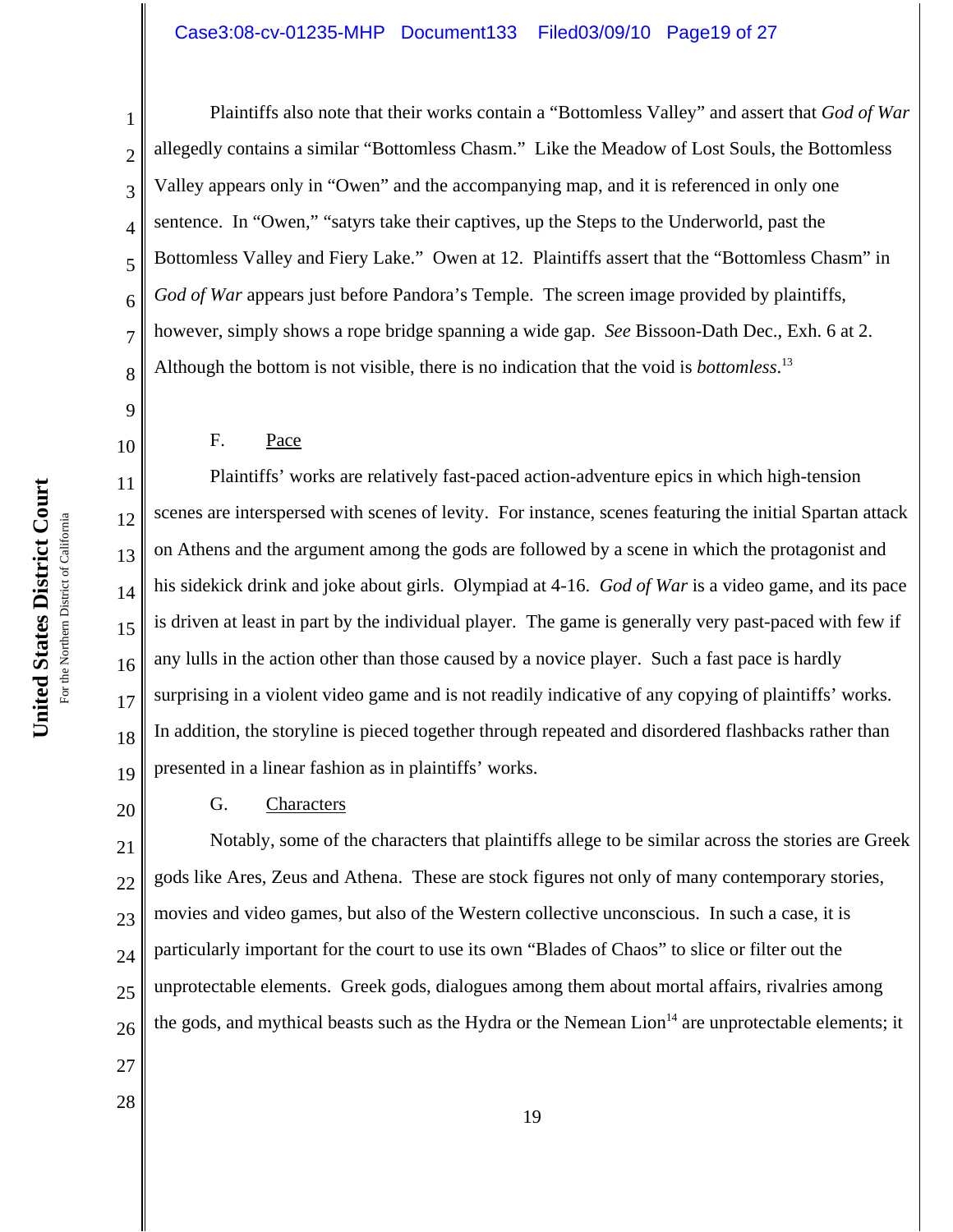1 2 is uncontroversial that they have been used widely in both ancient and modern artistic works, in the naming of astronomical bodies and spacecraft, and in other fields.

In arguing their case, plaintiffs focus on purported similarities pertaining to the protagonist, Ares, a "Spartan commander" and Zeus.<sup>15</sup>

4 5

7

8

9

10

11

12

13

14

15

16

17

28

3

## 1. The Protagonist

6 The protagonist in plaintiffs' works is a sheepherder and athlete. Olympiad at 19; Olympiad A at 20-21; Owen at 8; Theseus at 9. Though his attributes vary slightly among the works, he is generally described as young and handsome. In "Olympiad," he is described as "[a]thletic, handsome, the kind of guy they model statues after." Olympiad at 15. Zeus describes him as personifying the Olympic spirit, and as fair and compassionate. *Id.* at 19. Ares finds him "fully incapable of cold calculation without regard for justice." *Id.* at 20. Plaintiffs' protagonist is generally non-violent and kind, as illustrated by his refusal to the kill the Nemean Lion and tendency to leave enemies merely unconscious rather than dead. *See id.* at 28, 36, 47. Plaintiffs' works hint at a great secret in the protagonist's past, but the secret is never revealed in "Olympiad" or "Olympiad A." Olympiad at 20; Olympiad A at 22. In "Owen" and "Theseus," the secret is that the protagonist is plagued by self-doubt caused either by his failure at age eight to protect his family from bandits or by his parents' ridicule. Owen at 16; Theseus at 24-25.

18 19 20 21 22 23 24 25 26 27 The protagonist in *God of War*, Kratos, is strikingly different. Kratos was formerly a professional military officer—a Spartan captain who rose to lead entire armies. Merged Script at 15. Later, he led forces in conquest as desired by Ares. *Id.* at 29. After rejecting Ares, Kratos undertook various tasks for the other gods. *Id.* at 4. Kratos is bald, muscular and covered in red tattoos and pale ashes. Jaffe Dec. ¶ 16; Jacobs Opp. Dec., Exh. 14 (Game Guide) at 3. He also has large blades chained to his forearms. *Id.* Kratos is disturbingly prone to violence and does not hesitate to kill. *See*, *e.g.*, Merged Script at 11 (Kratos kills a civilian impeding his way). Kratos is a tragic figure reviled by most individuals he encounters. A trapped fisherman, for instance, "would rather die than be 'saved' by" Kratos. Merged Script at 2. Plaintiffs claim that Kratos, like Theseus, harbors a "dark secret involving the ruthless slaughter of his family." *See* Pl.'s Opp. at 18. This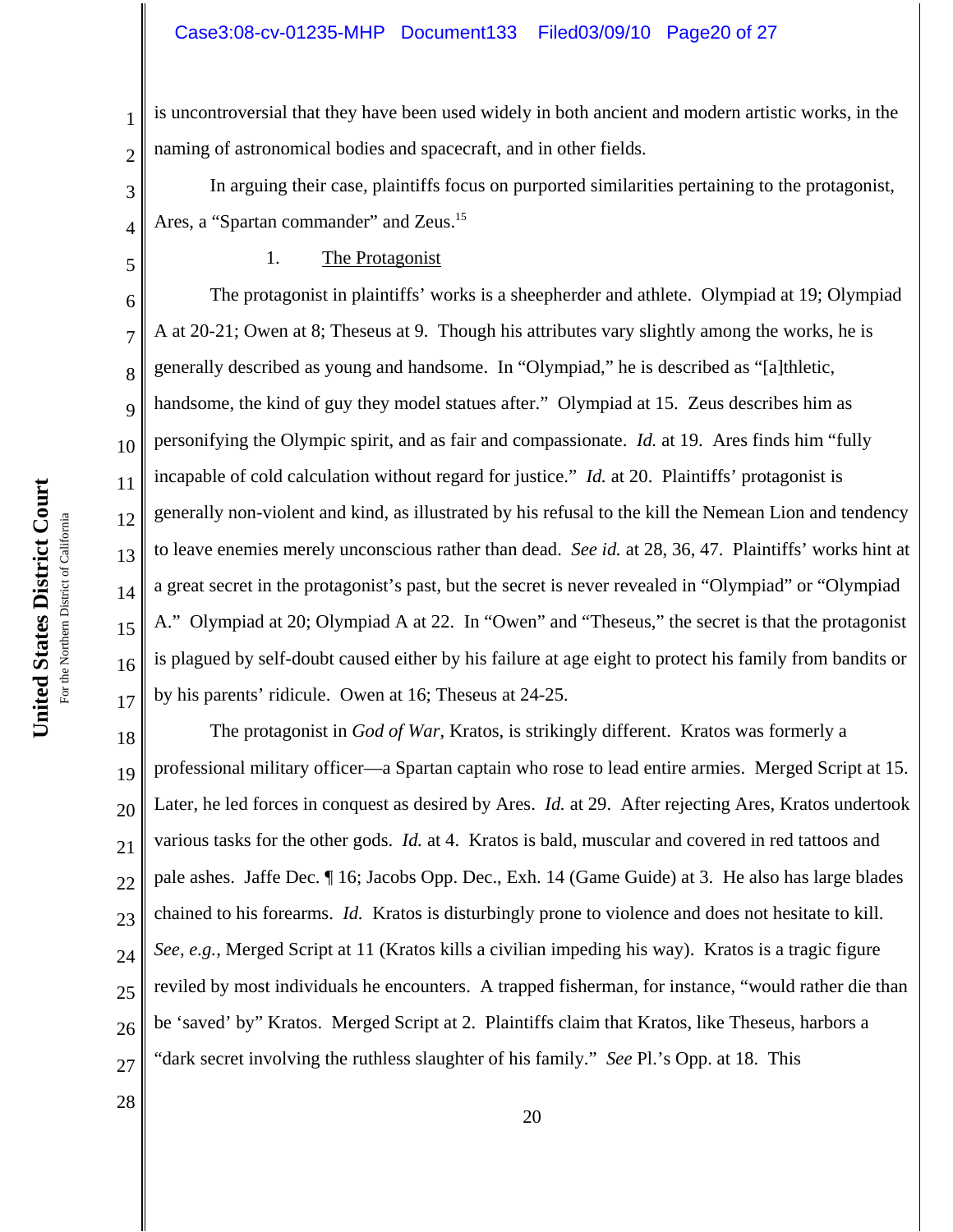## Case3:08-cv-01235-MHP Document133 Filed03/09/10 Page21 of 27

mischaracterizes Kratos's well-known personal history as a secret and erroneously asserts similarity between a grown warrior's personal slaughter of his wife and child and an eight-year-old's inability to protect his parents from murderous bandits. The only similarity is that the murder of family members is somehow involved in both stories, an element which is both clichéd and articulated at an unprotectable level of abstraction.

## 2. Ares

7 8 9 10 12 13 14 15 16 Both plaintiffs' works and *God of War* feature the god Ares. In plaintiffs' works, Ares is depicted as a giant man who can morph into an equally giant cobra. Olympiad at 12, 14. Ares threatens to rebel against Zeus if he insists on forcing peace on the mortal world and orders the Spartan leaders, who worship him, to attack Athens while hosting the Olympic Games. Olympiad at 14, 50-51. After first arguing with Zeus and then speaking with the Spartan leaders, Ares does not appear again in "Olympiad," "Olympiad A" or "Theseus." At the end of "Owen," Ares briefly appears and attempts to impede Zeus as the latter descends to the Olympic stadium. Owen at 19. Afterwards, Ares quarrels with Zeus again, temporarily incapacitates him, and is ultimately imprisoned in a gilded cage for one hundred years. Owen at 20. Although Ares is important to the plot of plaintiffs' works, the Spartan leaders, not Ares, are the chief antagonists.

17 18 19 20 21 22 23 In *God of War*, Ares is the antagonist whom Kratos must defeat. Ares is depicted wearing thick armor and with long red hair and beard. Game Guide at 153. The game manual reveals that Ares is intent on destroying Athens because it is a "festering pit filled with flabby aristocrats." Game Manual at 3. Other than having once accepted the Spartan Kratos's pledge to serve him, Ares has no affiliation with Sparta in *God of War*. Ares personally attacks Athens with an army of mythical beasts in *God of War*, in contrast to Ares merely telling his loyal Spartans to attack the city in plaintiffs' works. Merged Script at 6-7; Olympiad at 50-51.

24 25 26 27 At oral argument, plaintiffs' counsel represented that both plaintiffs' works and *God of War* depict the Spartans as exclusively loyal to Ares and Ares as determined to destroy Athens. Plaintiffs' counsel further represented that such a scenario had never before been described. These assertions are less than accurate. In *God of War*, only one Spartan, Kratos, is depicted as being loyal

United States District Court **United States District Court** For the Northern District of California For the Northern District of California 1

2

3

4

5

6

11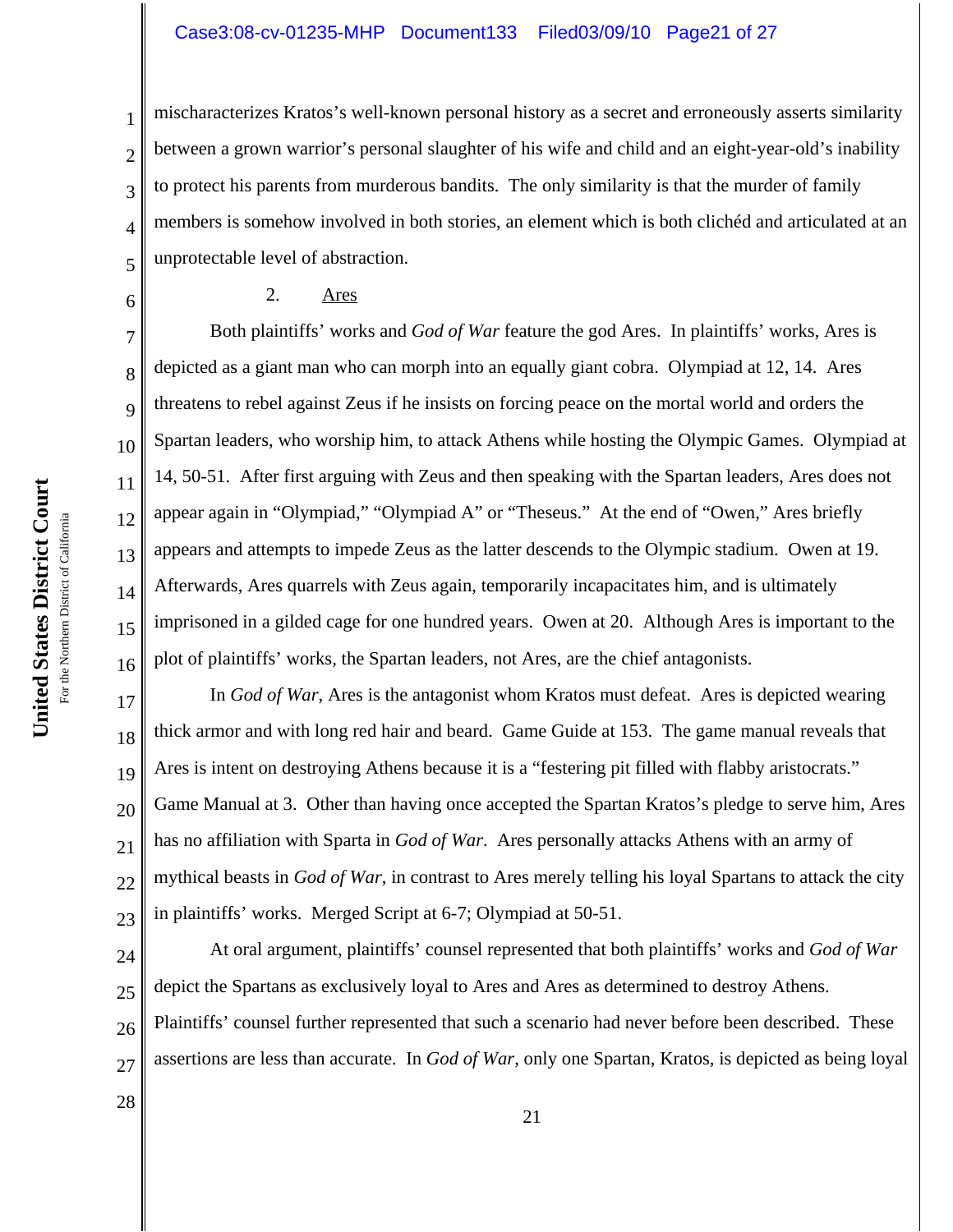2 3 4 to Ares and then for only a short time. *See* Merged Script at 23. After serving Ares in exchange for saving his life, Kratos serves a number of different gods and claims Athena as his patron goddess. *See id.* at 1; Game Manual at 3. Nowhere in *God of War* are the Spartans, as a people, depicted as being exclusively loyal to Ares, and even Kratos serves other gods throughout the game.

5

6

7

8

9

10

11

12

13

27

28

1

## 3. The Spartan Commander

Plaintiffs also assert that both their works and *God of War* include "brutish" Spartan commanders. Yet plaintiffs compare their antagonist Spartan commander, Gaylon, with *God of* War's protagonist, Kratos. Moreover, plaintiffs incorrectly suggest that Kratos is a Spartan Commander throughout *God of War*. In fact, Kratos was "[o]nce a captain in the Spartan army" but in the contemporary *God of War* storyline is a sailor-for-hire to the gods. Merged Script at 4, 15. Furthermore, it is hardly original to describe either a scheming general bent on war or the main character of a violent video game as "brutish."

# 4. Zeus

14 15 16 17 18 19 20 21 22 23 24 25 26 Plaintiffs claim that both stories depict Zeus as "being gravely concerned about the impending destruction of Athens in a second attack by an army in service to Ares and as seeking to intervene in the conflict to save Athens." Pl.'s Opp. at 19. Plaintiffs further claim that, like *God of War*, their works all depict Zeus as worried about the negative consequences for Olympus of a war among the gods, requiring the selection of a mortal champion. *Id.* While these statements accurately describe plaintiffs' works, they fail to accurately describe *God of War*. Firstly, when the gods gather in the *God of War* game manual, Athens has yet to be attacked: Ares is merely "marshalling his forces." Game Manual at 3. Secondly, Zeus expresses absolutely no concern for Athens in that scene; he has "other worries," namely that Kratos "may grow too strong for his own good. And for ours." *Id.* In *God of War*, it is Athena, the patron goddess of Athens, who intervenes to save the city, not Zeus. Merged Script at 4-5. When Ares and Athena exchange sharp words over Ares's impending attack on Athens, Zeus shushes the pair and says he does not want Ares's war on Athens "encroaching on the steps of Mount Olympus." Game Manual at 3. There is no further

United States District Court **United States District Court** For the Northern District of California For the Northern District of California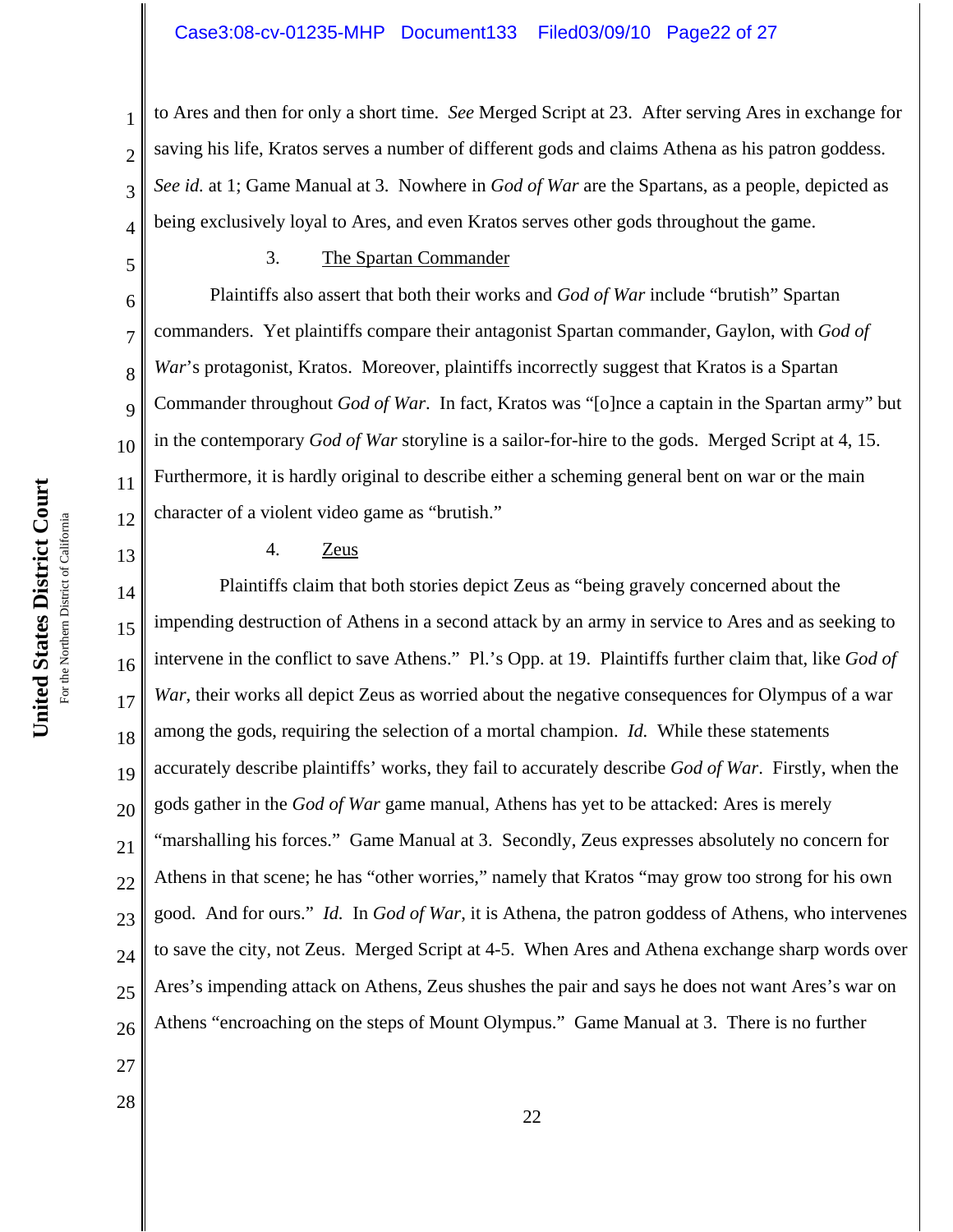discussion by Zeus in *God of War* about any negative consequences to Olympus. Thirdly, nowhere in *God of War* does Zeus choose a mortal champion.

H. Sequence of Events

There are also significant differences in the respective sequences of events in plaintiffs' works and *God of War*. Plaintiffs' works are all told in a linear, narrative fashion with scenes occurring one after another in logical sequence. The story in *God of War*, in contrast, jumps around repeatedly and is told largely through flashbacks. For instance, *God of War* opens with what will ultimately be the second-to-last scene; in this scene, Kratos jumps off a cliff. Before Kratos reaches the rocks below (and presumably his death), the story jumps three weeks into the past to depict Kratos battling a Hydra at Poseidon's behest. Merged Script at 1-2.

Plaintiffs' works begin with the Spartans attacking Athens, then retreating for the winter when repulsed by the city's forces. Olympiad at 4-12. The retreating army is visible in a pool of water on Mount Olympus. *Id.* at 12. The Spartan army returns the next year and attacks Athens while the Olympic Games are in progress in Sparta, but Athens is not conquered. *Id.* at 81, 104. According to the *God of War* game manual, Ares (not the Spartans) is preparing his forces to attack Athens (not retreating) when the gods meet to discuss Kratos. Game Manual at 3. Once the storyline begins in *God of War*, Ares is actively attacking Athens; he continues to do so for most of the game and has completed his conquest of the city when Kratos arrives to defeat him. Merged Script at 4, 32, 37.

20 21 22 23 24 25 26 27 Plaintiffs assert that in both stories "Athens is saved from destruction by a Spartan commander who was once loyal exclusively to Ares but renounces Ares in a climatic [sic] one-onone battle." Pl.'s Opp. at 23. This assertion is misleading in several ways. Firstly, Athens is not saved by *anyone* in *God of War*; the city is conquered and "lies in ruins" before Kratos fights Ares. Merged Script at 37. Secondly, Kratos is not a Spartan commander when he fights Ares. *Id*. at 4, 15. Thirdly, Kratos does not renounce Ares in one-on-one battle; although he rejected Ares in the past, the rejection occurred ten years before *God of War*'s action and involved no personal combat with the god. *Id.* at 1, 31. Fourthly, in "Theseus," the only one of plaintiffs' works in which a

United States District Court **United States District Court** For the Northern District of California For the Northern District of California 1

2

3

4

5

6

7

8

9

10

11

12

13

14

15

16

17

18

19

28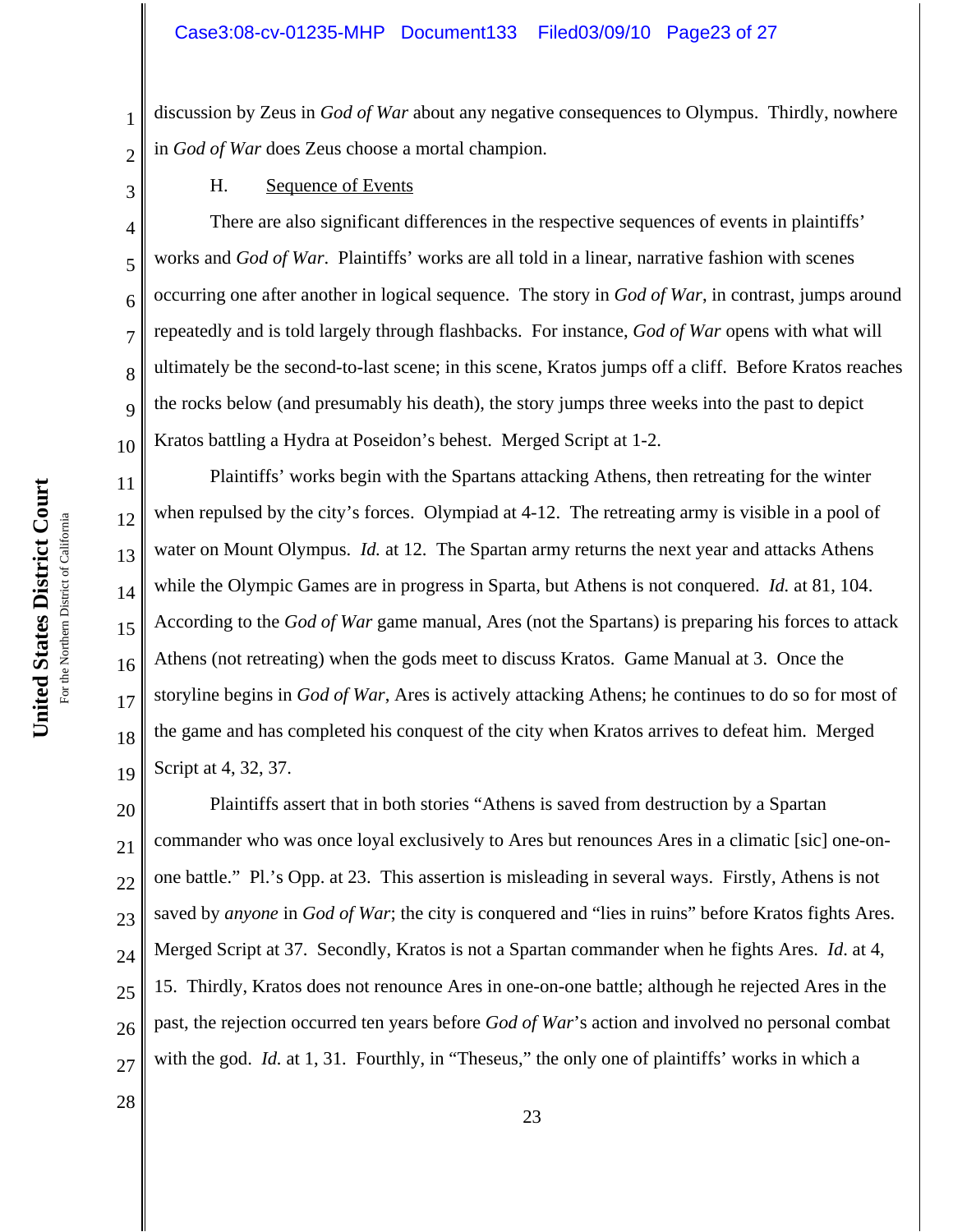# Case3:08-cv-01235-MHP Document133 Filed03/09/10 Page24 of 27

Spartan leader betrays Ares to rescue Athens, no character is referred to as a Spartan "commander." While the work features a Spartan General and a Spartan Dictator, it is the previously silent Royal Guard Captain who decides that justice and freedom have too long been sacrificed in Ares's name, orders the guard to seize the Dictator, and later defeats the Spartan Colonel in one-on-one combat at Athens. Theseus at 6, 23-24, 42-43. Fifthly, the Royal Guard Captain speaks of the Dictator's affinity for Ares, but reveals no exclusive loyalty of his own to the god. *Id.* at 42. Sixthly, the adjective "clima[c]tic" is belied by the fact that the one-on-one battle with the Colonel is referenced only in the epilogue. *Id.* at 43.

9 10 11 Plaintiffs' other contentions regarding the stories' respective sequences of events are no more availing. To the extent that plaintiffs accurately portray similarities, those similarities refer to clichéd and unprotected elements.

## I. Summary

13 14 15 16 17 18 19 20 21 22 23 24 25 26 An examination of articulable similarities between the plot, themes, dialogue, mood, settings, pace, characters and sequence of events of *God of War* and plaintiffs' works reveals far less similarity than would be required to overcome summary judgment, even if plaintiffs had proven access. Plaintiffs have pointed to no persuasive similarity in dialogue or narration that would suggest actual copying. As in *Berkic v. Crichton*, 761 F.2d at 293, there is some degree of similarity between the plots at an extremely generalized level. Yet, as that court admonished, "No one can own the basic idea for a story. General plot ideas are not protected by copyright law; they remain forever the common property of artistic mankind." *Id.* This is particularly true when virtually all of the elements comprising plaintiffs' works are stock elements that have been used in literary and artistic works for years, if not millennia. As noted, the particular sequence in which an author strings a significant number of unprotectable elements can itself be a protectable element. *Metcalf*, 294 F.3d at 1074. Here, the sequences of elements, and the relationships between them, are entirely dissimilar.16 No reasonable trier of fact could conclude that *God of War* is substantially similar to any of plaintiffs' works.

27 III. Other Claims

28

1

2

3

4

5

6

7

8

12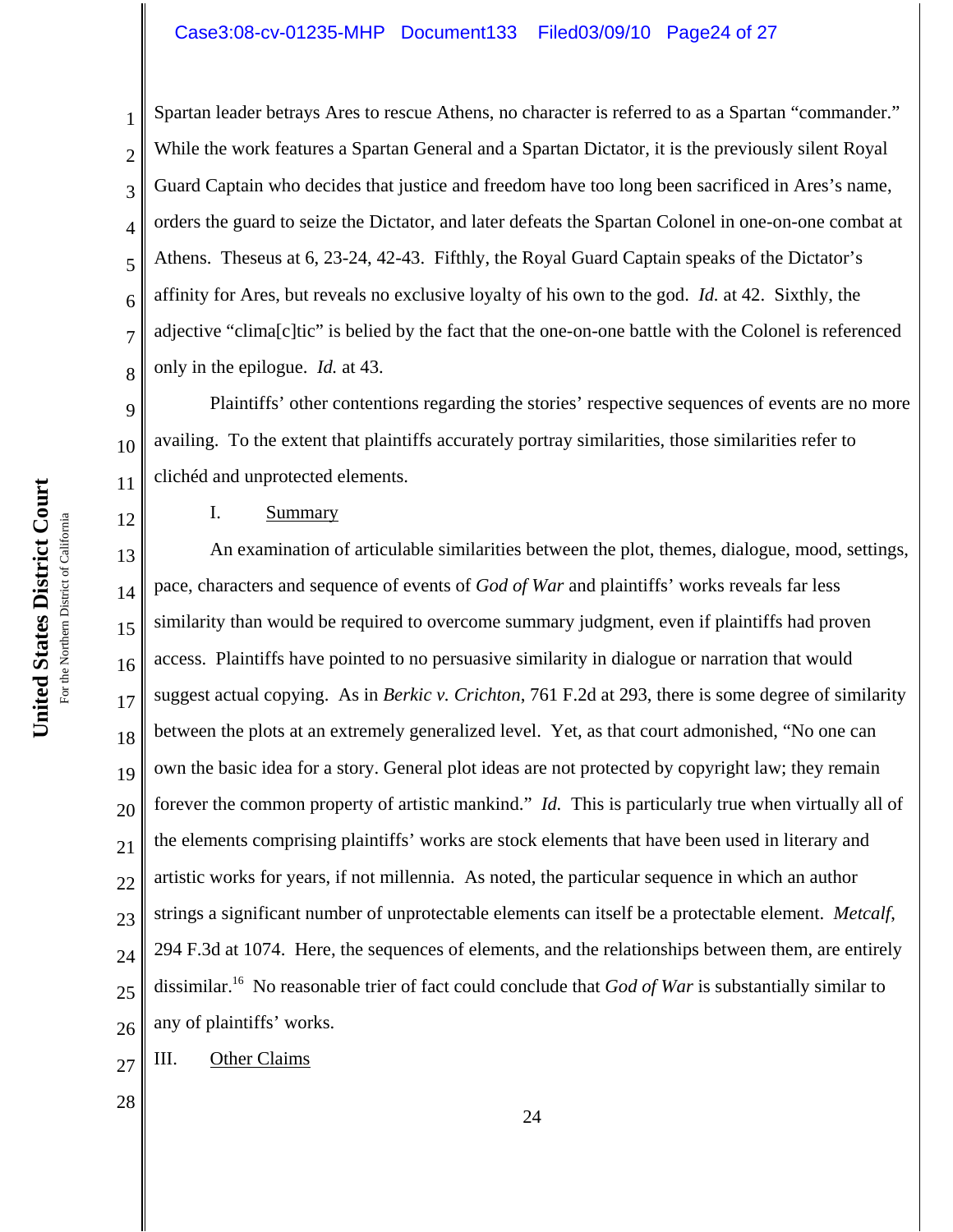# Case3:08-cv-01235-MHP Document133 Filed03/09/10 Page25 of 27

2 3 4 5 6 7 Plaintiffs' contributory infringement claim falls with its infringement claim. As to the section 17200 claim, plaintiffs assert that "additional discovery will reveal evidence of unfair and unlawful business practices separate from and unrelated to infringement, and therefore, pursuant to Rule 56(f), [plaintiffs] do not believe their section 17200 claim should be deemed preempted." Pl.'s Opp. at 24 n.9. The complaint makes allegations pertaining only to copyright infringement. Any unfair business practice unrelated to infringement has not been pled and is purely hypothetical. Accordingly, the section 17200 claim must be dismissed.

## **CONCLUSION**

1

8

9

10

11

12

13

14

16

17

18

19

20

21

22

23

24

25

26

27

28

For the foregoing reasons, defendants' motion for summary judgment is GRANTED. Judgment shall be entered accordingly.

IT IS SO ORDERED.

15 Dated: March 5, 2010

MARILYN HALL PATEL United States District Court Judge Northern District of California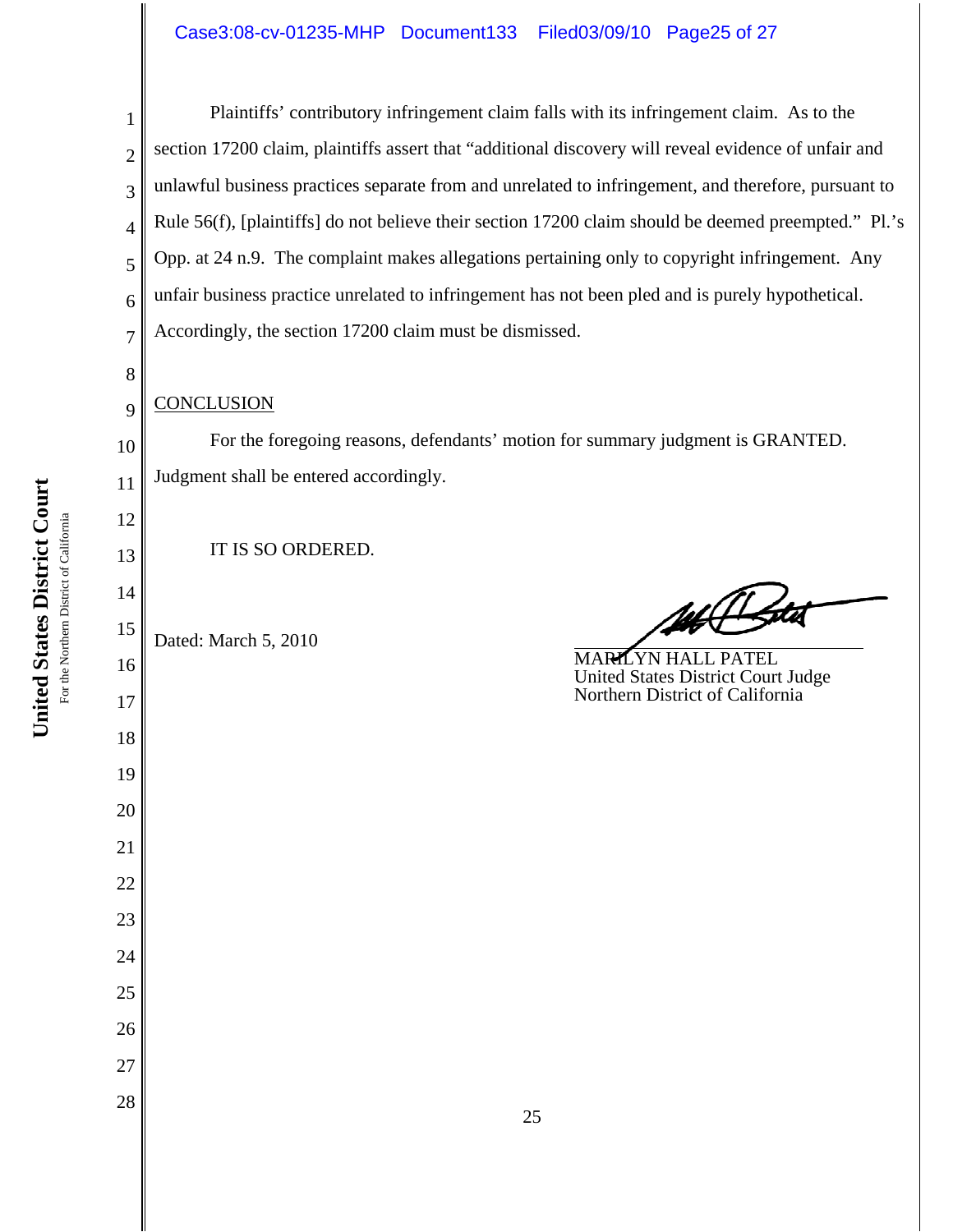|                | Case3:08-cv-01235-MHP Document133<br>Filed03/09/10 Page26 of 27                                                                                                                                                                                                                                                                                                                                                                                                                                                                                                                                                                                                                                                                                                                                                                                                                                                                                                                                                                                                                                                                                               |  |
|----------------|---------------------------------------------------------------------------------------------------------------------------------------------------------------------------------------------------------------------------------------------------------------------------------------------------------------------------------------------------------------------------------------------------------------------------------------------------------------------------------------------------------------------------------------------------------------------------------------------------------------------------------------------------------------------------------------------------------------------------------------------------------------------------------------------------------------------------------------------------------------------------------------------------------------------------------------------------------------------------------------------------------------------------------------------------------------------------------------------------------------------------------------------------------------|--|
|                | <b>ENDNOTES</b>                                                                                                                                                                                                                                                                                                                                                                                                                                                                                                                                                                                                                                                                                                                                                                                                                                                                                                                                                                                                                                                                                                                                               |  |
| 1              |                                                                                                                                                                                                                                                                                                                                                                                                                                                                                                                                                                                                                                                                                                                                                                                                                                                                                                                                                                                                                                                                                                                                                               |  |
| $\overline{2}$ | Plaintiff Jennifer Barrette-Herzog avers that she changed her name to Jennifer B. Dath in 2008.<br>1.<br>Docket No. $85 \text{ } \text{T}$ 3.                                                                                                                                                                                                                                                                                                                                                                                                                                                                                                                                                                                                                                                                                                                                                                                                                                                                                                                                                                                                                 |  |
| 3              | Along with defendant Jaffe, Marianne Krawczyk, Alexander Stein and Keith Fay have been<br>2.                                                                                                                                                                                                                                                                                                                                                                                                                                                                                                                                                                                                                                                                                                                                                                                                                                                                                                                                                                                                                                                                  |  |
| 4              | credited with writing <i>God of War</i> . Becker Dec. 17.                                                                                                                                                                                                                                                                                                                                                                                                                                                                                                                                                                                                                                                                                                                                                                                                                                                                                                                                                                                                                                                                                                     |  |
| 5<br>6         | The accused work is the God of War video game itself. The "merged script" is a script for the<br>3.<br>video game containing all dialogue as well as background notes, and it has been extensively cited by<br>both parties.                                                                                                                                                                                                                                                                                                                                                                                                                                                                                                                                                                                                                                                                                                                                                                                                                                                                                                                                  |  |
| $\overline{7}$ | There is no challenge to the authenticity of the Hamilton excerpts, and the court establishes the<br>4.<br>authority of the treatise by judicial notice.                                                                                                                                                                                                                                                                                                                                                                                                                                                                                                                                                                                                                                                                                                                                                                                                                                                                                                                                                                                                      |  |
| 8              | The court does not intend to disapprove generally of the use of charts in briefing where such use<br>5.                                                                                                                                                                                                                                                                                                                                                                                                                                                                                                                                                                                                                                                                                                                                                                                                                                                                                                                                                                                                                                                       |  |
| $\mathbf Q$    | would be helpful and appropriate. A well-designed chart can be extremely helpful in clarifying the<br>relationships among complex issues, and attorneys should not be discouraged from including such. The                                                                                                                                                                                                                                                                                                                                                                                                                                                                                                                                                                                                                                                                                                                                                                                                                                                                                                                                                    |  |
| 10             | guidelines concerning lengths of briefs must be followed, however.                                                                                                                                                                                                                                                                                                                                                                                                                                                                                                                                                                                                                                                                                                                                                                                                                                                                                                                                                                                                                                                                                            |  |
| 11<br>12       | Plaintiffs stated at oral argument that some dissimilarities between plaintiffs' works and God of<br>6.<br>War could arise merely because the latter is a video game rather than a movie script, even if the latter<br>were copied from the former. The characteristics of the respective media in which the works are<br>embodied are noted below as appropriate. The court finds that the differences in the media do not<br>account for the marked dissimilarities between plaintiffs' works and God of War.                                                                                                                                                                                                                                                                                                                                                                                                                                                                                                                                                                                                                                               |  |
| 13             |                                                                                                                                                                                                                                                                                                                                                                                                                                                                                                                                                                                                                                                                                                                                                                                                                                                                                                                                                                                                                                                                                                                                                               |  |
| 14<br>15       | At various points in the analysis below the court points out when similarities are general plot<br>7.<br>ideas or other elements not protected under the copyright laws. Because the dissimilarity of plaintiffs'<br>works to God of War is not a close question, it is unnecessary to set out an exhaustive filtering analysis.                                                                                                                                                                                                                                                                                                                                                                                                                                                                                                                                                                                                                                                                                                                                                                                                                              |  |
| 16             | References to the two "stories" in this discussion denote comparisons between God of War and<br>8.<br>plaintiffs' works as a whole.                                                                                                                                                                                                                                                                                                                                                                                                                                                                                                                                                                                                                                                                                                                                                                                                                                                                                                                                                                                                                           |  |
| 17<br>18       | Plaintiffs do not claim that looking through a pool of water is itself a protectable element. See<br>9.<br>Docket No. 78 at 6:3-4.                                                                                                                                                                                                                                                                                                                                                                                                                                                                                                                                                                                                                                                                                                                                                                                                                                                                                                                                                                                                                            |  |
| 19             | There is no dialogue in the "Theseus" and "Owen" treatments.<br>10.                                                                                                                                                                                                                                                                                                                                                                                                                                                                                                                                                                                                                                                                                                                                                                                                                                                                                                                                                                                                                                                                                           |  |
| 20             | Mount Olympus is not described in "Theseus" or "Owen." See Theseus at 9; Owen at 9.<br>11.                                                                                                                                                                                                                                                                                                                                                                                                                                                                                                                                                                                                                                                                                                                                                                                                                                                                                                                                                                                                                                                                    |  |
| 21             | Plaintiffs also allege defendants developed the map included in God of War by copying the map<br>12.<br>drawn by Dath. This claim is wholly without merit. There is precisely one element with any similarity:                                                                                                                                                                                                                                                                                                                                                                                                                                                                                                                                                                                                                                                                                                                                                                                                                                                                                                                                                |  |
| 22             | the "Meadow of Lost Souls"/"Desert of Lost Souls" element. Defendants' expert Martin testifies that<br>the story of sirens in a Desert of Lost Souls is derived from old Argonautic tales as re-packaged by<br>Apollonius of Rhodes in the third century B.C. See Docket No. 47-1 (Martin Report). Plaintiffs' expert<br>Bulloch does not contradict this testimony in his point-by-point reply to the Martin Report. See Docket<br>No. 76 (Bulloch Dec.). Aside from that element, there is literally nothing else substantially similar<br>about the maps other than the use of trees and mountains. The Dath map is of an island; the God of War<br>map is not. Prominent in the Dath map are large rivers; the God of War map has none. The features<br>noted on the Dath map are a "Tunnel to the Underworld," a "Fiery Lake," "Poppy Fields," "Blackened<br>Cliffs," a "3 Headed Dog," a "Bottomless Valley," and "Bent Tree Port." The God of War map has<br>none of these features. The God of War includes several real and fictional locations, e.g., Athens, the<br>Aegean Sea, Olympus, and "Zeus Moutain," none of which appear on the Dath map. |  |
| 23             |                                                                                                                                                                                                                                                                                                                                                                                                                                                                                                                                                                                                                                                                                                                                                                                                                                                                                                                                                                                                                                                                                                                                                               |  |
| 24             |                                                                                                                                                                                                                                                                                                                                                                                                                                                                                                                                                                                                                                                                                                                                                                                                                                                                                                                                                                                                                                                                                                                                                               |  |
| 25             |                                                                                                                                                                                                                                                                                                                                                                                                                                                                                                                                                                                                                                                                                                                                                                                                                                                                                                                                                                                                                                                                                                                                                               |  |
| 26             |                                                                                                                                                                                                                                                                                                                                                                                                                                                                                                                                                                                                                                                                                                                                                                                                                                                                                                                                                                                                                                                                                                                                                               |  |
| 27             |                                                                                                                                                                                                                                                                                                                                                                                                                                                                                                                                                                                                                                                                                                                                                                                                                                                                                                                                                                                                                                                                                                                                                               |  |
| 28             | 26                                                                                                                                                                                                                                                                                                                                                                                                                                                                                                                                                                                                                                                                                                                                                                                                                                                                                                                                                                                                                                                                                                                                                            |  |

United States District Court **United States District Court** For the Northern District of California For the Northern District of California